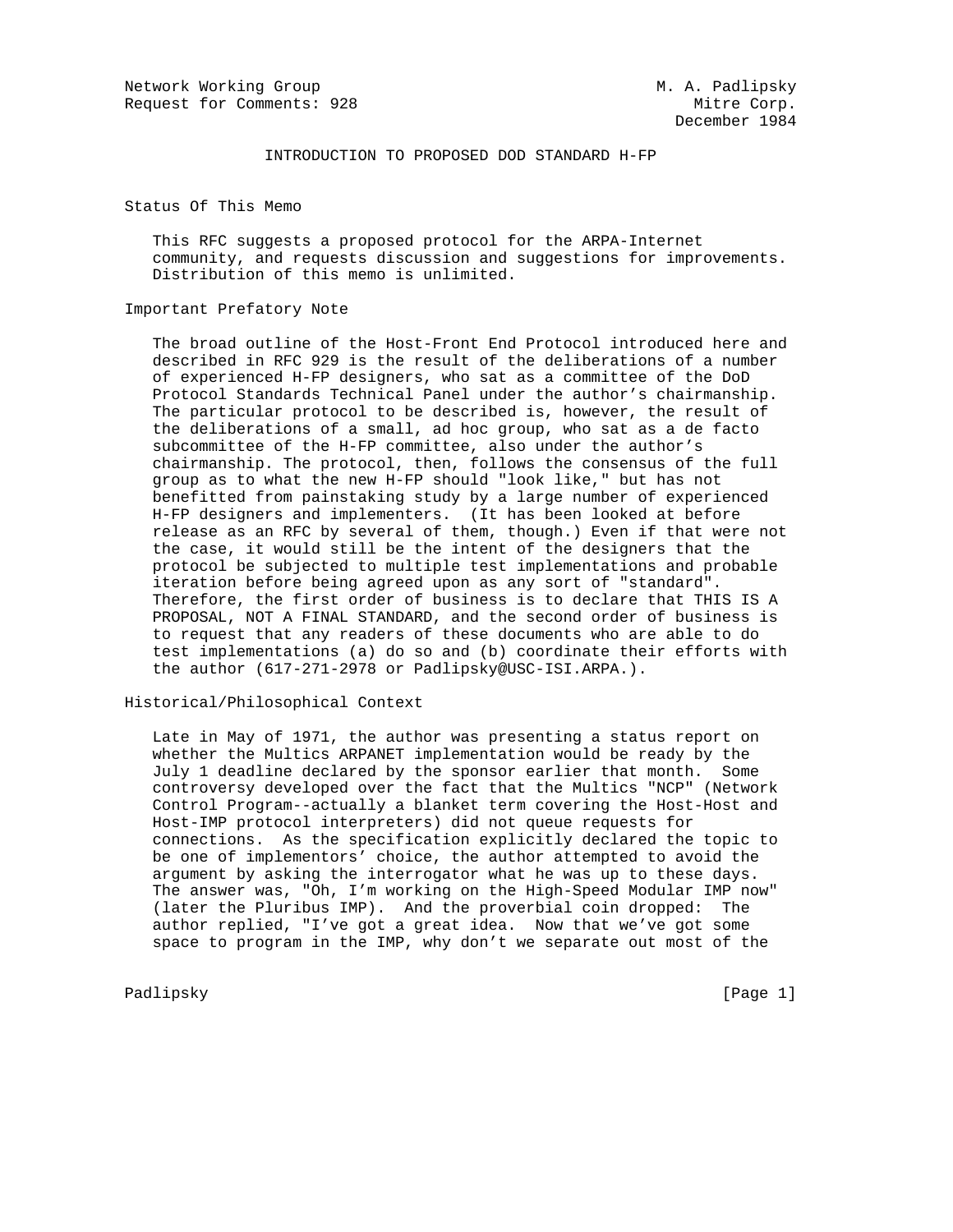NCP and do it outboard: the only thing that really matters in the Host is associating sockets with processes, and if we had common implementations of all the bit-diddling stuff in the IMPs, we wouldn't have disputes over the interpretation of the spec and we'd also save a lot of Host CPU cycles!"

 As far as the author knows, that incident was the beginning of what came to be called "Network Front-Ends" and, more recently, "Outboard Processing Environments." (The name change, by the way, was motivated by a desire to prevent further confusion between NETWORK Front Ends--always conceived of as distributed processing mechanisms for the offloading of intercomputer networking protocols from Hosts--and traditional communications front-ends, which have no connotation of bearing protocol interpreters invokable by Host-side programs.) At least, the idea was original to him and he later was a principal designer and the primary author of the first Host-Front End Protocol. So, on the one hand, the present document might be marred for some readers by undertones of parental pride, but on the other hand, if you like primary sources....

 The evolution of the outboard processing idea has been dealt with elsewhere [1]. For present purposes, it should suffice to observe that some half-a-dozen implementors of "NFE's" of various sorts are known to the author to have met with success. The topic of why use an explicit protocol in the first place (as opposed to emulating a device, or devices, already known to the Host/operating system) deserves a word or two here, however. ([2] deals with it in more general terms.) The crucial consideration is that in the general case you wind up "not doing real networking" if you attach a Host to a network by known device emulation, where real networking is taken to mean what has been called "resource sharing" in the ARPANET literature, and what appears to be dubbed "open system interconnection" in the ISO literature: Operating systems' built-in assumptions about known devices--whether terminals, terminal controllers, or RJE stations--tend to get in the way of the sort of process-process and eventually procedure-procedure communications that serve as the basis for applications more interesting than simple remote login. To those unfamiliar with the outboard processing approach, the premise that the way to attach is via an explicit protocol may be difficult to accept, but to those who have done it, it makes almost perfect sense.

 To those, by the way, who have worked in intercomputer networking from the perspective of inboard (Host-side) implementations of protocol suites, the outboard processing idea often seems to lead to less than optimal results, especially as to maximizing throughput. And it is difficult to argue that if a given Host were well and truly

Padlipsky [Page 2]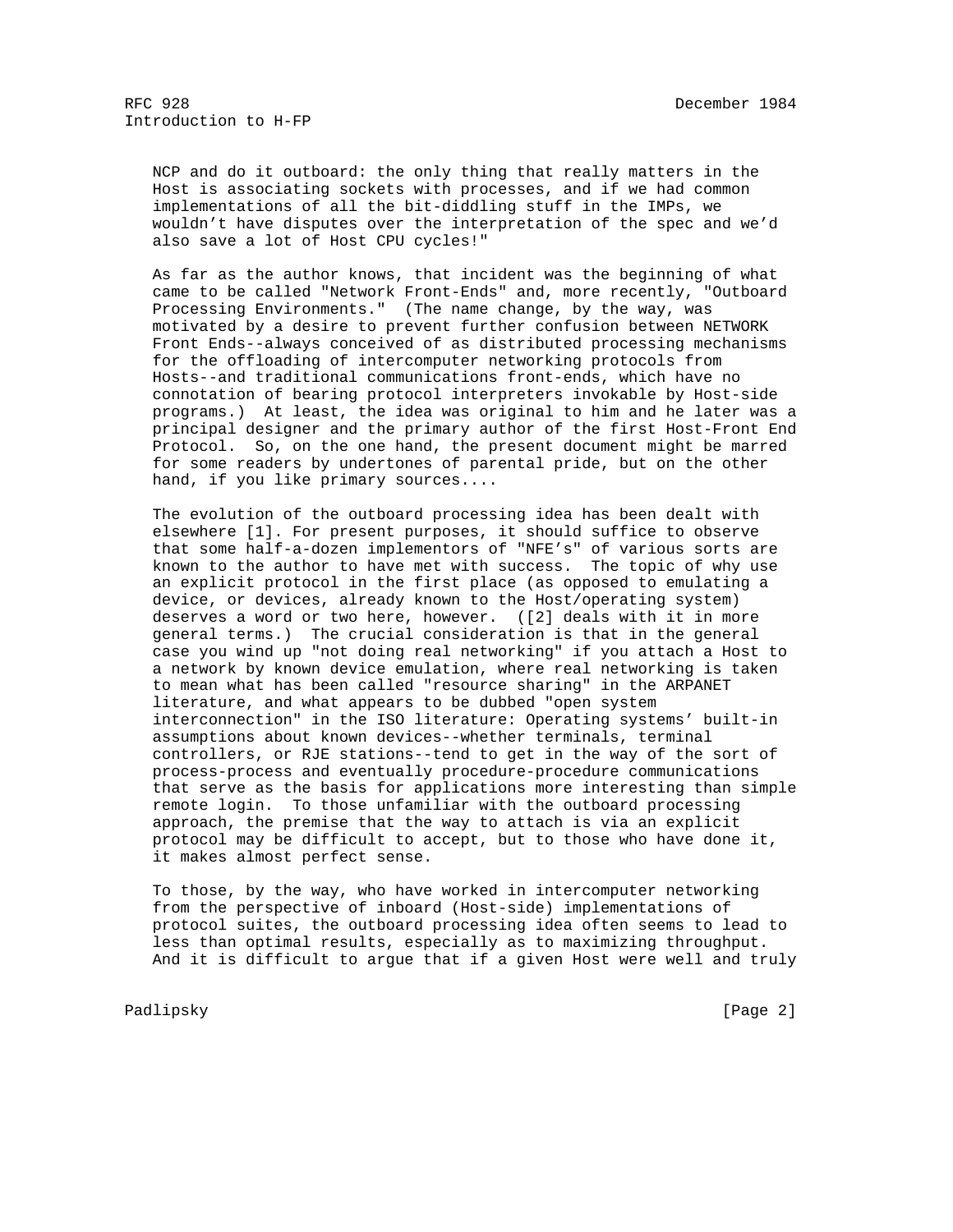fine-tuned to "do networking" the insertion of an extra processor could somehow lead to better networking. However, for Hosts where conservation of CPU cycles is an issue, or even where memory is scarce (i.e., where it's desirable to conserve the resources being shared), outboarding is clearly the way to go. For that matter, viewing outboard processing aright (as a form of distributed processing) it can be argued that even for extremely powerful "intelligent work stations"/"personal computers" which have the resources to spare it still makes sense to outboard in order not to have to do new implementations of entire protocol suites for each new such system--always assuming, of course, that the Host-Front End protocol in play is noticeably less complex than the offloaded protocols.

 None of this is meant to imply that outboard processing is the ONLY way to do intercomputer networking, of course. It is, however, meant to suggest that outboard processing can be advantageous in a number of contexts. Indeed, given the joint advents of microprocessors and Local Area Networks, a generic bus interface unit which also plays the role of a NFE (that is, is an Outboard Processing Environment) even allows for the original intent of "offloading to the IMP" to be realized, so that a free-standing, possibly fairly expensive NFE need not be interposed between Host and net. Note, by the way, that nothing in the OPE approach requires that ALL Hosts employ OPEs. That is, the only protocols "seen" beyond the Comm Subnet Processor are the common intercomputer networking protocols (e.g., all DDN IMPs see and read IP datagrams). H-FP is strictly a matter between a Host and its OPE.

 It is also important to be aware that, given the advent of several different suites of protocols in the networking world, it might well be the case that the only reasonable way to achieve "interoperability" might well be to use a suitable H-FP (such as the one to be presented in the companion RFC) and an Outboard Processing Environment which is capable of parallel invocation of protcol suites (with the choice of suite for a given connection being dependent, of course, on the native suite of the desired target Host and/or application).

 The unquestionable advantages, then, of the approach, based on ten or more years of experience and analysis, would seem to be as follows--always recalling the assumption that the work to implement and execute the H-FP in play is small compared to the full protocol suite in question: As noted, common implementation of a protocol suite has the automatic advantage of mutual consistency; further, particularly in the DOD context, it's far easier to procure common

Padlipsky [Page 3]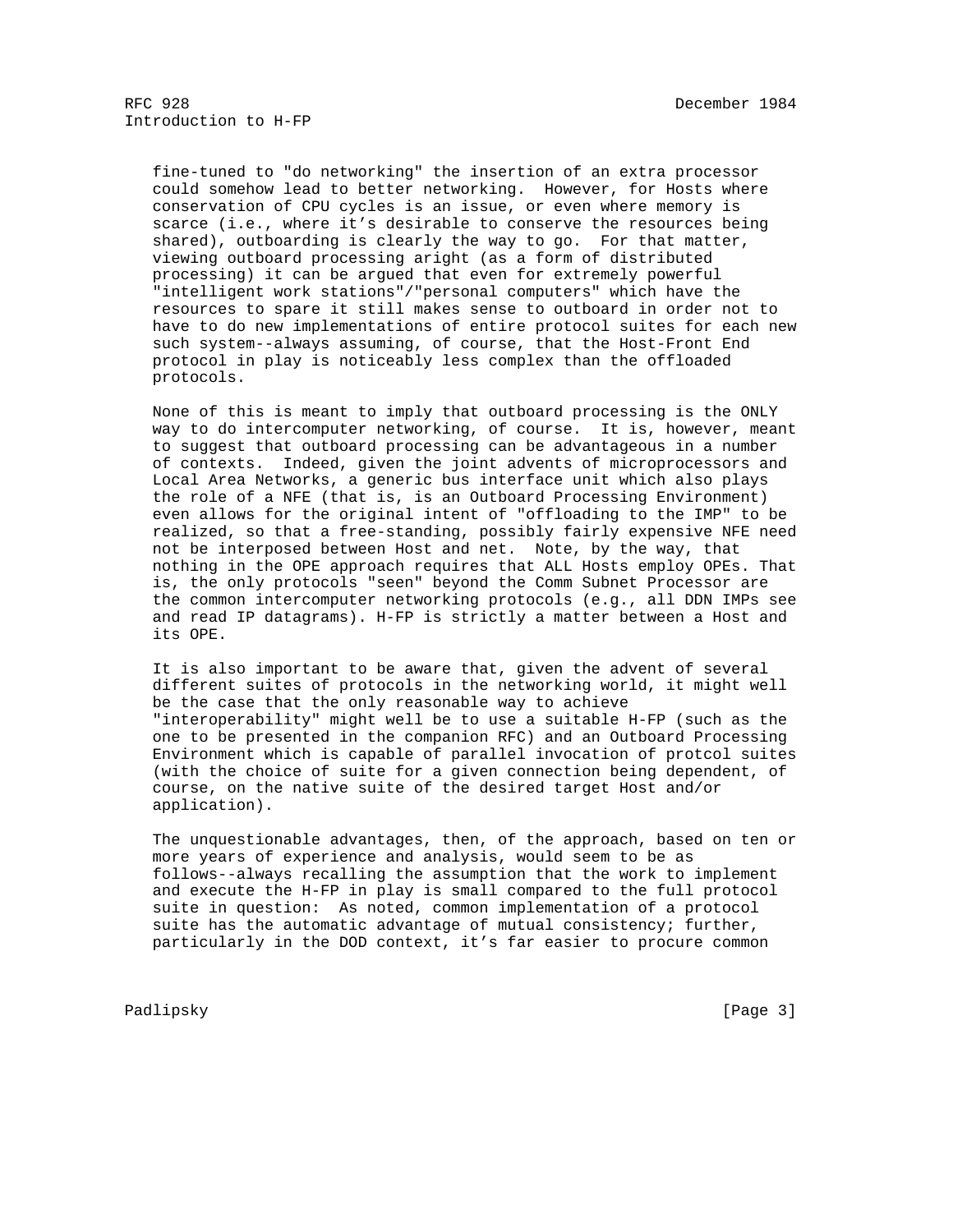implementations of standard protocols than to procure different ones on a per-Host type basis. Also as noted, if the resources to be shared are viewed as being the participating Hosts'

 CPU cycles and memories, these resources are conserved by doing as much as possible of the networking protocols in an OPE rather than in the mainframe. Another, less evident advantage is that having an OPE effectively insulates a Host against changes in the outboarded/offloaded protocols--or even changes of the protocols, should the nascent international protocol standards ever mature sufficiently to supplant the in-place DOD standards. (That is, given an abstract enough interface--in the spirit of the Principle of Layering--a Host could, for example, go from doing TCP as its "Host-Host" protocol to, say, ECMA Class 4 as its "Transport" protocol without taking any particular cognizance of the change, however unattractive such a change would be to advocates of the APRANET Reference Model such as the author. See [3] for more on the implied "Reference Model" issues.) Finally, although a few rather specialized points could also be adduced, it should be noted that for network security architectures which are predicated on the ability to control all means of egress from and ingress to "the net", uniform use of OPEs is clearly desirable.

 If we can stipulate that an OPE is/can be a good thing, then the remaining problem is just what the protocol interpreted by a Host and its OPE ought to be, once it's observed that a standard protocol is desirable in order to allow for as much commonality as possible among Host-side interpreters of the protocol. That is, we envision the evolution of paradigmatic H-FP PIs which can more or less straightforwardly be integrated with various operating systems, on the one hand, and the ability simply to transplant an H-FP PI from one instance of a given operating system to other instances of the same system, much as is currently being attempted in the DODIIS NFE program. Again, the major motivation in the DOD context is the minimizing of procurement problems.

# Technical Context

 As noted, some half-a-dozen Host-Front End protocols have been seen by the author. Indeed, in December of 1982, a meeting was convened to allow the developers of those H-FPs to compare their experiences, with an eye to coming up with a proposal for a DOD standard H-FP; this paper is a direct result of that meeting. In the current section, we present the consensus of the meeting as to the broad outline of the protocol; in the accompanying document, the current version of the proposed protocol will be presented, as detailed by the author and Richard Mandell and Joel Lilienkamp (both of SDC).

Padlipsky [Page 4]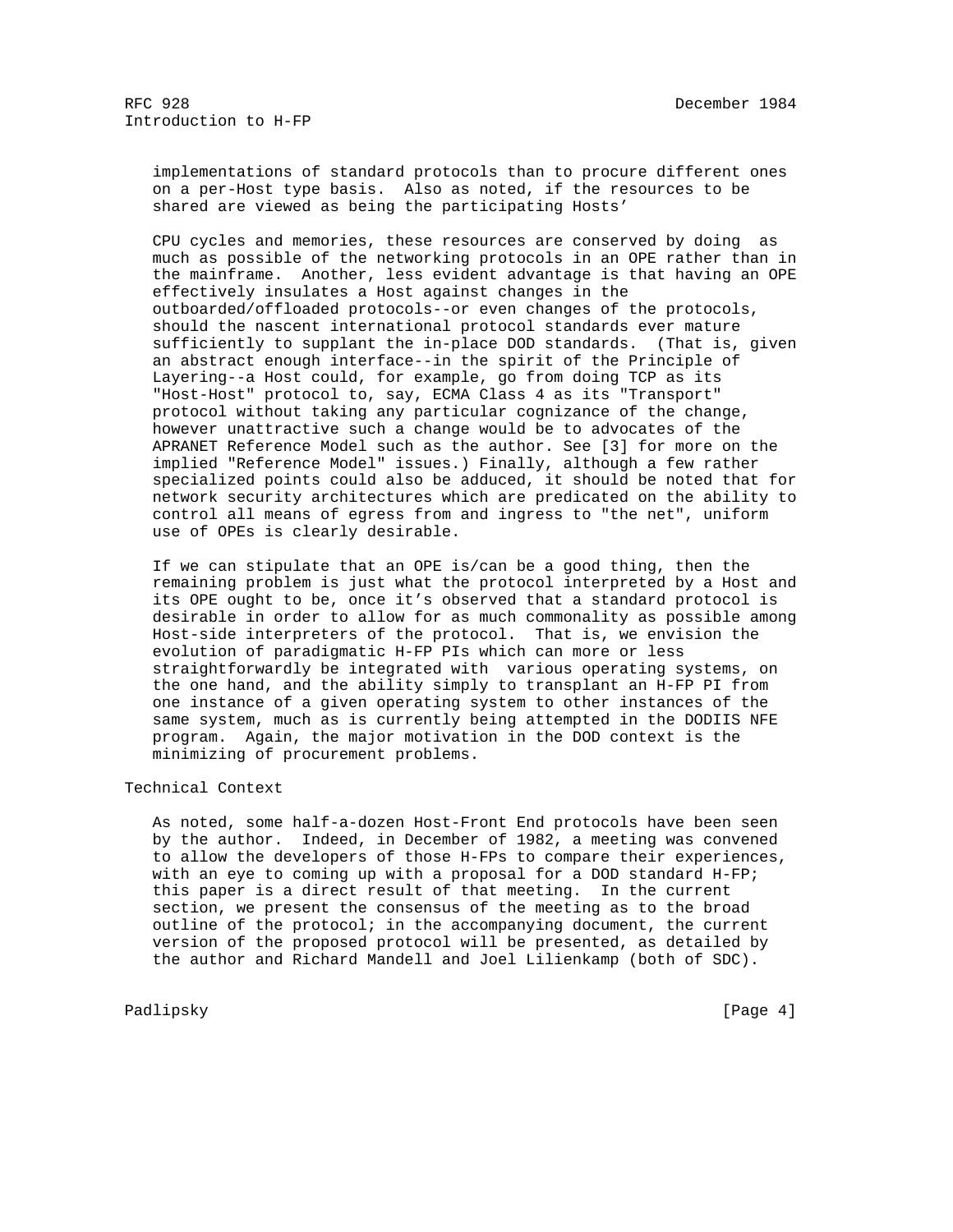Note, by the way, that in some sense we should probably have changed the name from H-FP to H-OPEP (or something), but the habit of saying "H-FP" seems too deeply engrained, despite the fact that it does seem worthwhile to stop saying "NFE" and start saying "OPE." (Besides, H-OPEP looks rather silly.)

 A final preliminary: all the designers and implementors of H-FPs present at the December meeting concurred that the true test of any protocol is how well it implements. Therefore, until several implementations of the "new" protocol have been performed and assessed, it must be understood that the proposed protocol is precisely that: a proposal, not a standard.

 Not too surprisingly, the first point on which consensus was reached is that there are three separable aspects (or "layers") to an H-FP: At bottom, there must be some physical means for conveying bits from Host to OPE and from OPE to Host. As it has always been a premise of outboard processing that the Host's convenience is paramount, just what this physical layer is can vary: typically, a bit-serial interface is customary, but parallel/DMA interfaces, if available for the Host and interfaceable to a given OPE, are fair game. (So would teleporting the bits be, for that matter.)

 In the middle, there must be a layer to manage the multiplexing of network "connections" and the control of the flow between Host and OPE. If we agree to call the lowest layer the Link and the middle layer the Channel, one thing which must be noted is that between the two of them, the Link and Channel layers must be responsible for reliably conveying the bits between Host and OPE. After all, an OPE'd Host should not be "weaker" than one with an inboard implementation of a robust Host-Host protocol such as TCP. It should be noted that any Host which "comes with" a suitable implementation of the X.25 interface protocol (where the definition of "suitable" is rather too complex to deal with here) could, given an OPE conditioned to accept it, quite cheerfully satisfy the requirements of the lower two layers. This is not to say that X.25 "is" the mechanization of H-FP's Link and Channel layers, however; merely that it could be used. The protocol spec itself will detail an alternative, less cumbersome channel layer for Hosts which don't have or want X.25.

 The top layer of H-FP is the most important: we refer to it as the Command layer. Here is where the peer H-FP modules in a given Host and OPE communicate with each other. Indeed, the segregation of JUST multiplexing and flow control (plus reliability) into the Channel Layer is done--in addition to making it easier for Hosts that possess preexisting software/hardware which could be turned to the purpose--so as to clarify "what the H-FP is": it's the commands and

Padlipsky [Page 5]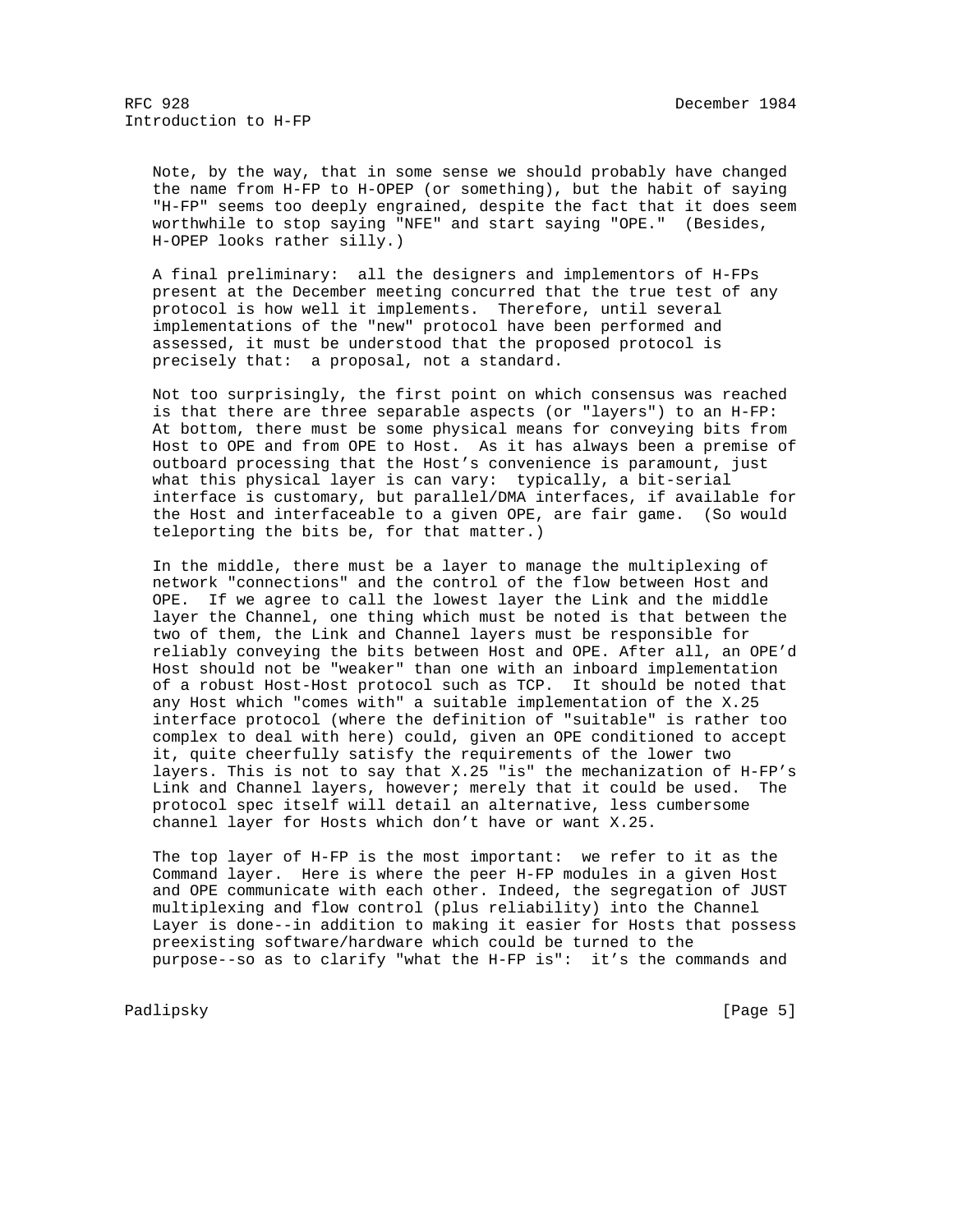responses of the Command layer wherewith the Host's processes are able to manipulate the outboard implementations of the members of a protocol suite. The use of the phrase "commands and responses" is rather significant, as it happens. For in the protocol to be proposed for DOD standardization, unlike all but one of its predecessors, binary encoded "headers" are not employed; rather, the H-FP commands are indeed ASCII strings, and the responses (following the practice of ARPANET FTP) ASCII-encoded numbers.

 There are various reasons for this departure, which initially stemmed from a desire to have the same NFE be usable for terminal traffic as well as Host offloading, but the one that seemed to dominate when consensus was arrived on it as the basis for the new standard is that it is very much in the original spirit of H-FP. That is, if you want to "make things as easy as possible for the Host", it makes a great deal of sense to offload in a fashion that only requires some sort of scenario or script ("exec-com"/"command file"/"shell command" are approximations on some systems) in the Host, rather than requiring a program, possibly of more complexity than we would like. This is not to say that we envision all--or even most--Hosts will take the scenario approach to H-FP mechanization, but rather that the command orientation chosen allows for the possibility. (It would be useful to recall that the Channel layer does all the necessary multiplexing/demultiplexing, so that each channel's metaphorical state machine--at least on the Host side--really has very little to worry about other than "doing its thing.")

 It should be noted that the proposed protocol provides a mechanism for offloading "all" protocols. That is, although most "first generation NFEs" only handled ARPANET Reference Model Layers II and I (Host-Host and Network Interface--approximately ISO levels 4-1, with some of L5's functionality included when it comes to service identifications being handled via Well-Known Sockets in L II), it is assumed that OPEs will be evolved to handle L III offloading as well (ISO 5-7). Indeed, it should also be noted that what is being addressed here is "the protocol", not "the" OPE. More will be said on this topic below, and in the protocol spec itself, but it is important to realize from the outset that the H-FP being proposed is intended to be implementable by any number of OPE suppliers/vendors, so "an" OPE may or may not choose to implement, say, a given file transfer protocol, but provided it says so in proper H-FP terms and does offload some other protocols it's still an OPE in our sense of the term. (Cf. "Issues" and "Non-Issues", below.)

Padlipsky [Page 6]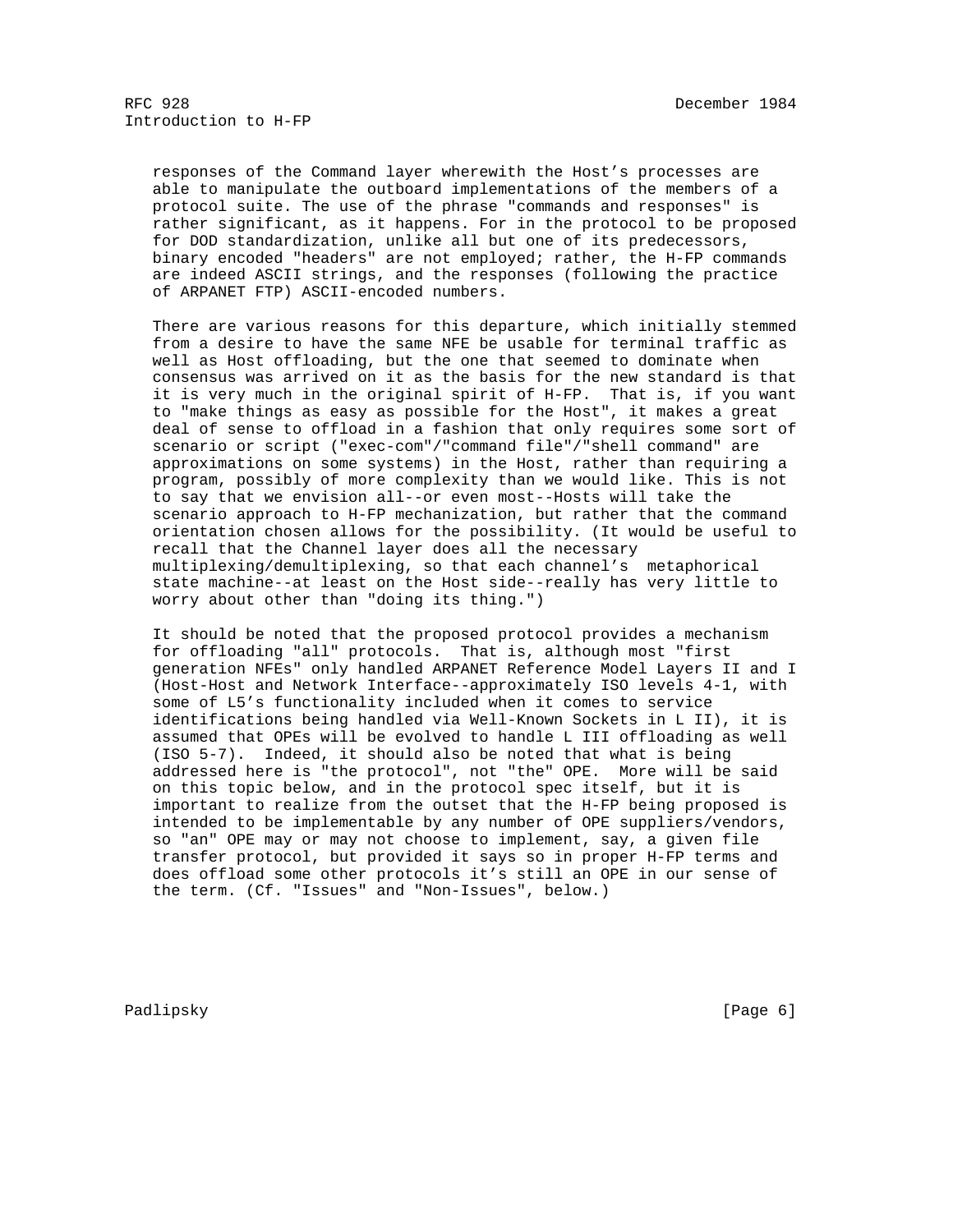### Issues

 The following items are either in some sense still open issues or bear special emphasis:

#### Command Approach

 The most striking feature of the new H-FP, especially to those who have seen older H-FPs, is the decision to employ character-oriented commands rather than the more conventional binary-oriented headers at the Command Layer. As noted, the primary motivation was the report that the approach worked well when it was employed in an H-FP for the Platform Network called NAP (Network Access Protocol) [4]. In discussions with NAP's originator, Gerry Bailey, the author was convinced of the fundamental reasonableness of the approach, but of course that doesn't have to convince others. Additional rationales emerged in discussions with Gary Grossman, the originator of the DCA/DTI H-FP [5], which is probably the best-known current H-FP and which furnished the default Channel Layer for the new one: In the first place, the text approach makes parsing for the ends of variable-length parameters easier. In the second place, it allows for the possibility of creating a terminal-supporting OPE in a very straightforward fashion should any OPE developer elect to do so. (See below for more on the distinction between OPE developers and H-FP implementors.) Finally, there's nothing sacred about binary headers anyway, and just because the text approach is different doesn't make it "wrong". So, although it's not out of the question that the new protocol should back off from the text approach if reviewers and/or implementors come up with compelling reasons for doing so, the already frequently encountered reaction of "it feels funny" isn't compelling. (It was, indeed, the author's own initial reaction.) Besides, "nobody" (not even Gary) really liked the top layer of the DCA/DTI H-FP.

#### X.25 Appropriateness

 Of more concern than how text "feels" is whether X.25 "works". That is, we understand that many system proprietors would greatly prefer being able to use "off-the-shelf" software and hardware to the greatest extent feasible and still be able to do intercomputer networking according to DOD Standards, which is a major reason why we decided to take the H-FP commands out of the Channel Layer of the DCA/DTI H-FP even before we decided to encode them as text. However, it is by no means clear that any old vendor supplied "X.25" will automatically be usable as a new H-FP Channel and Link layer mechanization. As noted, it all depends upon how Host

Padlipsky [Page 7]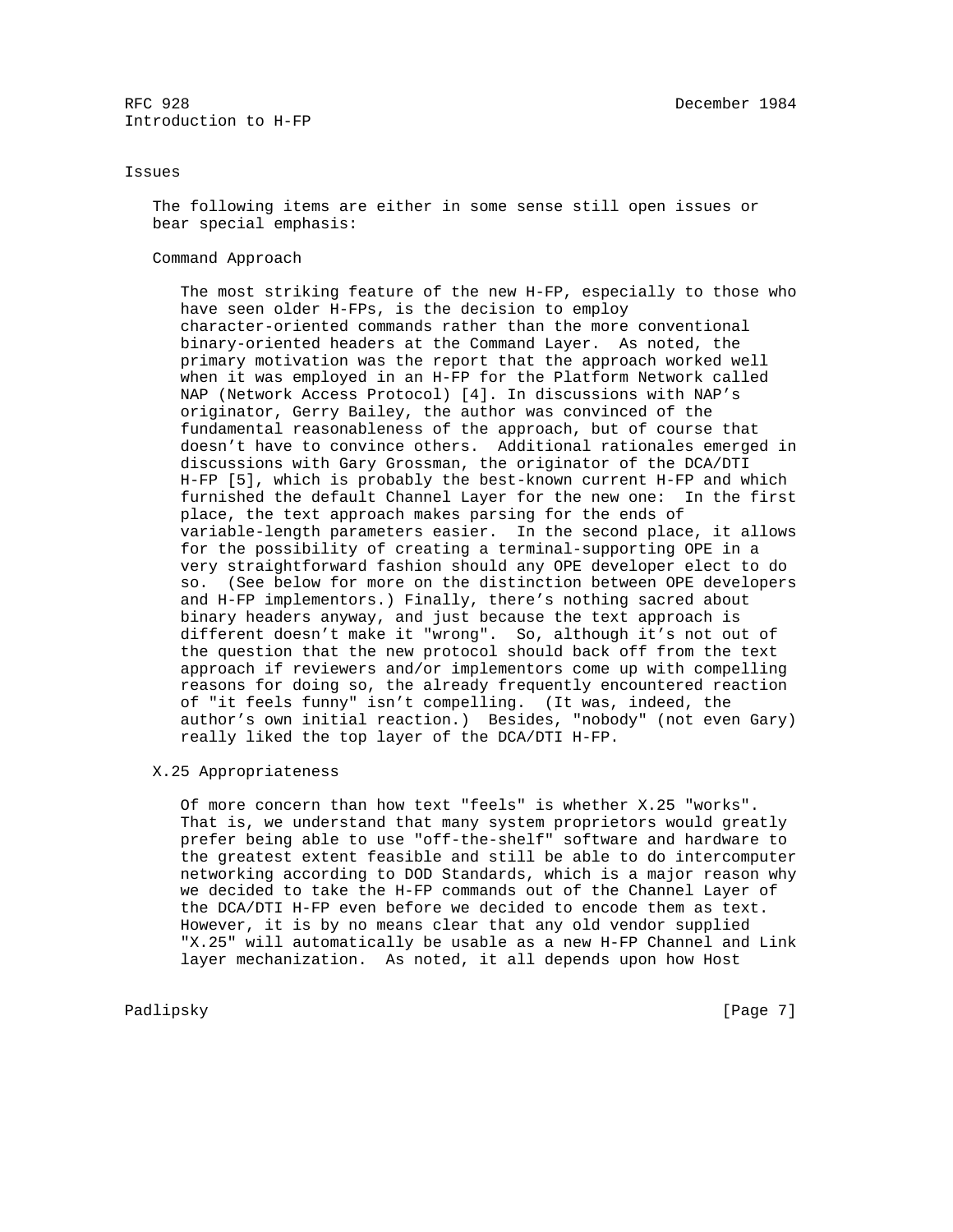programs (the Command Layer/H-FP Protocol Interpreter in particular) are able to invoke X.25 on particular systems. Also, there might be peculiarities in the handling of some constructs (the Group and Member fields--or whatever they're called--are a strong candidate) which could militate against getting JUST demultiplexing and flow control out of X.25-as-Channel Link/Layers. For that matter, it's conceivable that on some systems only one process can "own" the presumed DCE, but there's no interprocess communication available between it and the processes that want to use H-FP. What that all amounts to, then, is that we don't pretend to be sufficiently versed in the vagaries of vendor-idiosyncratic X.25 implementations to claim more than that we THINK the new H-FP Command Layer should fit "on top of" X.25 in a Host such that a suitably crafted OPE could look like a DCE to the low-level Host software and still be an OPE in our sense of the term. Finally, some reports on bit-transfer rates attainable through typical X.25 interfaces give rise to concern as to whether such a lash-up would be "good" even if it were feasible.

DCA/DTI Channel Layer Appropriateness

 The Channel Layer of the DCA/DTI H-FP has been implemented for a few Host types already, and is being implemented for others (in particular, as part of the DODIIS NFE project). A delicate decision is whether to alter the header structure (e.g.--and perhaps i.e.--to remove the now-superfluous command and response fields). On the "con" side are the considerations that implementations DO exist, and that it's well specified. On the "pro" side are that keeping the header as it is is in some sense "wasteful" and that somebody's going to have to go over the spec again anyway, to remove that which no longer applies. (It should be noted that Gary Grossman was initially tempted to scuttle the Group and Member trick, but the presence of a similar dichotomizing in X.25 seems to rule that out.) One of the interesting issues during the review phase of the new H-FP, then, will be the decision about which way to go on the Channel Layer header in its non-X.25 version. (NOBODY considers going X.25 only, be it noted.) By the time the protocol is finalized, it will, of course, be made clear in the protocol spec, but I'll probably leave this in the final version of the Introduction just for historical interest anyway.

## Syntax

 Another point which probably needs close scrutiny during the review process is the "syntax" of the command lines. Basically,

Padlipsky [Page 8]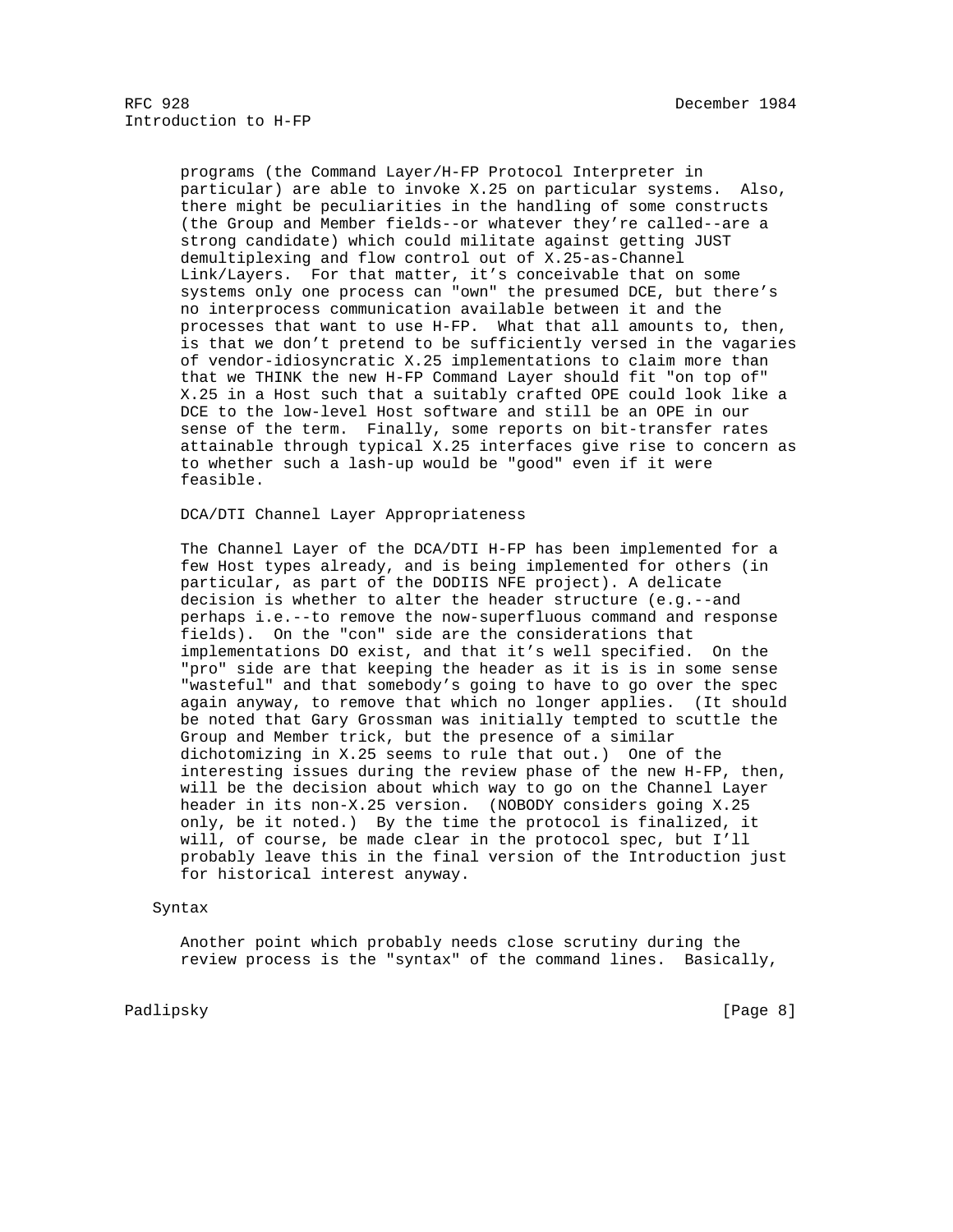we just took our best shot, but without any claims that it's the best possible way to express things. So comments and/or alternatives are earnestly solicited on this one.

# L III Offloading

 Contrary to the expectations of some, we are allowing for the offloading of Process/Applications Layer (ARPANET Reference Model L III) protocols. Both Bailey and Grossman reported favorably on the feasibility of this. Two points should be made, however: It's perfectly fair for a GIVEN OPE implementation not to offload a given L III protocol, although it would presumably not sell as well as ones which did. That is, we're not claiming that by inventing a mechanization of the feature in the spec we levy a constraint on everybody who implements "the protocol", (Cf. Fabrication under Non-Issues, below). Just as we were feeling our way on syntax in general, we're really feeling our way when it comes to the L III stuff. (I'm not even sure I managed to convey what I meant for "mediation level" to Joel and Dick.) Again, suggestions are solicited.

## Security

 During the detailed design pass, we had an intensive discussion with some of the Blacker design team on the interplay between the new H-FP and a meant-to-be multilevel-secure OPE such as Blacker. The conclusion was that by and large "Security" is to be an aspect of an enhanced H-FP, rather than the standard one. The reasoning was rather involved, but seems to amount to the following: Hosts that are NOT MLS (or "Compartmented") have two significant properties in our context: They're in the vast majority of present-day systems. They have no legitimate need even to tell their OPEs what they "think" their current System High or Dedicated Mode level is; that information should be furnished by some trusted portion of a network security architecture (e.g., a security enhanced OPE, or a table in a "secure" comm subnet processor).

 Thus, even having the optional security label/level field in the Begin command is in some sense overkill, because we're not sure of any sensible circumstances in which it would be useful, but we put it in "just in case". On the other hand, Hosts that ARE MLS/Compartmented by definition can be permitted to assert what the level of a given transmission (or perhaps of a given connection) should be, and their OPEs need to have a mechanism for learning this. But it is by no means clear that a given Host (or even a given OPE) will be so structured as to make the H-FP PI,

## Padlipsky [Page 9]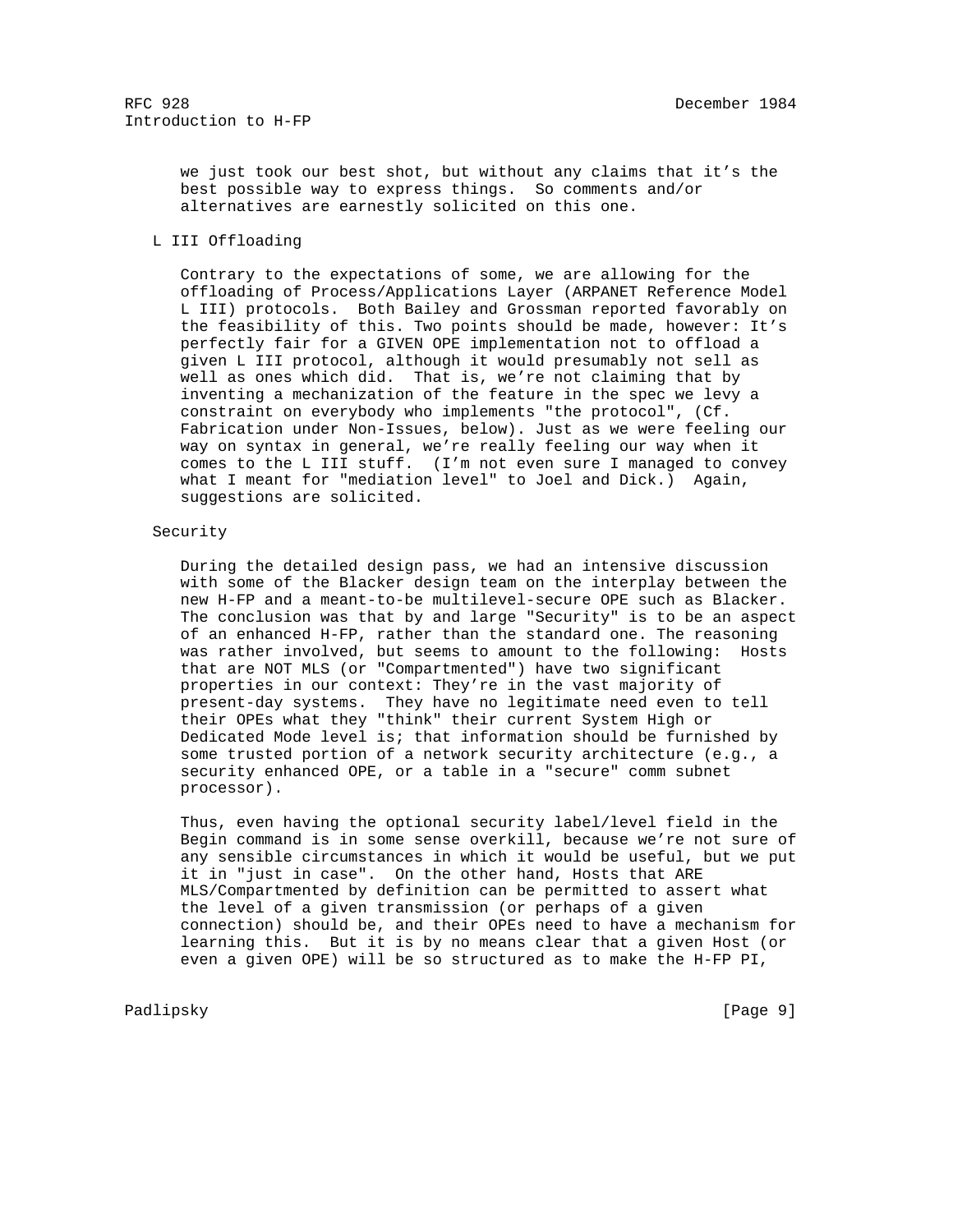the Channel PI, and the Link PI ALL trustworthy--as they'd have to be if the security labeling were part of H-FP. So, we envision the labeling's being handled by trusted code in both Host and OPE that will be inserted into the normal processing route at the appropriate point for the given architecture (presumably "at the very bottom" of the Host, and "the very top" of the OPE), and that will place the label in a convenient, known position in the Host-OPE transmission "chunk" (block/packet/data unit) as the circumstances dictate. (It's likely--but we wouldn't swear to it--that a good place would be just before the H-FP command, and if that's the case then semi-clearly the security enhanced H-FP PIs would have to "make room" for it in the sense of handing the Channel Layer a suitably lengthened "chunk".)

 The Host and its OPE should be viewed as a single entity with regard to labeling requirements in the non-MLS/C case, and either the OPE will be conditioned to emit the right label or the CSNP will "know" anyway; in the MLS/C Host and OPE case (and it should be noted that it's just about impossible to envision a MLS/C Host which IS outboarded which DOESN'T have a MLS/C OPE) it will depend on the given security architectures as to whether each "chunk" needs labeling (i.e., there COULD be trusted H-FP, Channel, and Link PIs, so that only at channel establishment time does the label need to be passed), but it seems likely each "chunk" would need labeling, and we can see how that would happen (as sketched above).

 This is all, of course, subject to reappraisal when the full-time Security folks get in the act, but for now, H-FP per se is viewed as playing no direct role in "Security"--except indirectly, as noted below under the Symmetric Begins Non-Issue. (In case anybody's worrying about the case where the OPE is physically remote from its Host, by the way, that line would have to be protected anyway, so the Host/OPE-asa-single-unit view should hold up.)

How It Implements

 The final issue to take note of is that one of the central premises of the Outboard Processing approach has always been that H-FPs can be invented which implement more compactly on the Host side than the code they're allowing to be offloaded. We certainly think the new H-FP will fulfill that condition, but we'd certainly like to hear of any evidence to the contrary.

Padlipsky [Page 10]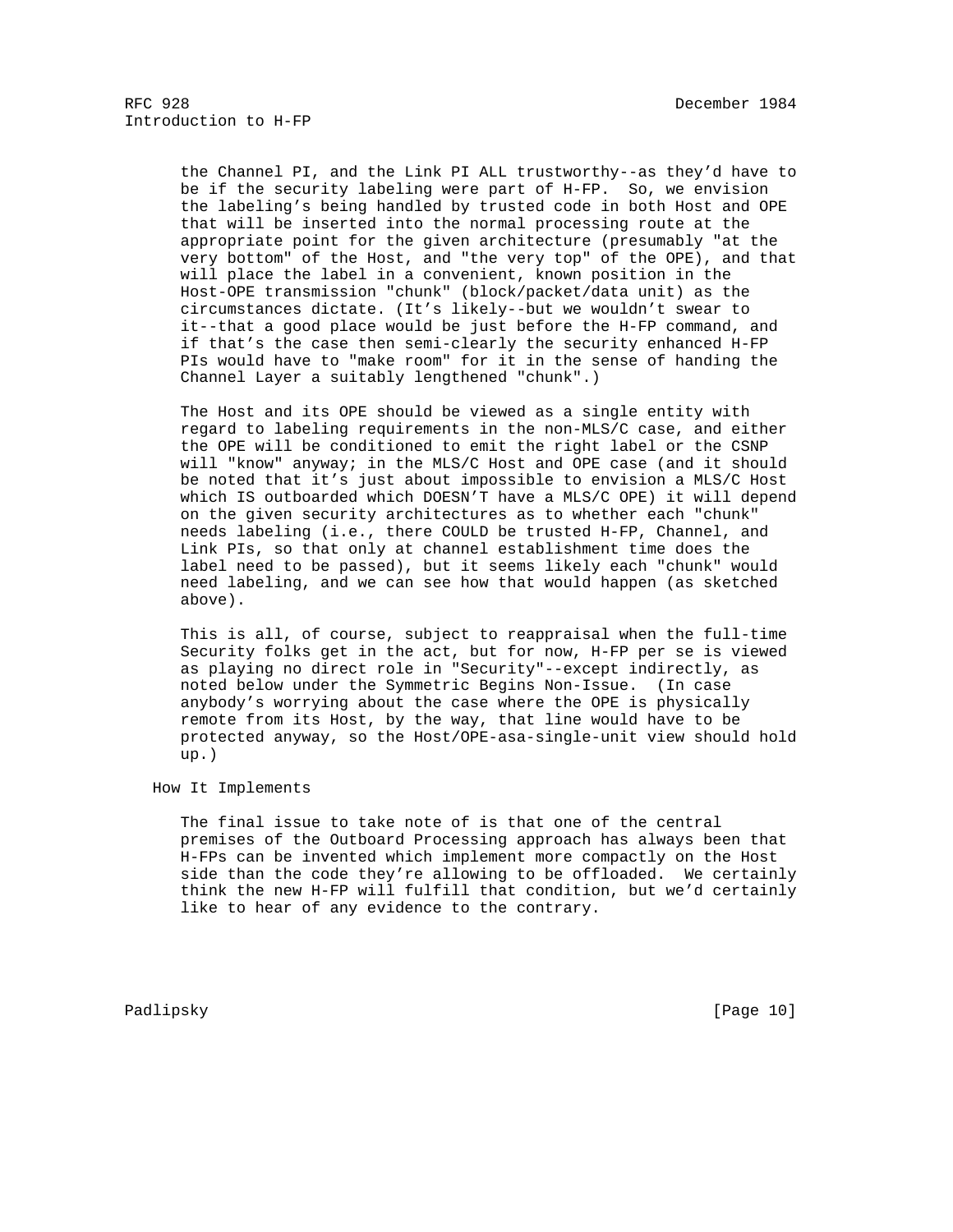### Non-Issues

 The following items are declared to be non-issues, in the sense that even though some people have expressed concern over them we believe that they are either "not part of the protocol" or resolved already for reasons that were overlooked by those worried about them:

#### Fabrication

 Who builds OPEs isn't within our purview, except to the extent of hoping a few volunteers come forward to do testcase implementations of what is, at present, only a paper protocol. However, beyond agreeing that a few points should be marked as "Notes to Entrepreneurs" in the spec, we didn't attempt to dictate how an OPE vendor would behave, beyond the explicit and implicit dictates of the protocol per se. For example, if a given OPE doesn't offload SMTP, it jolly well ought to respond with the appropriate "Function not implemented" code, and if a vendor claims to accept X.25 for Channel and Link disagreements over what X.25 "is" are the province of the vendor and the customer, not of the H-FP spec. As OPE'S are supposed to be offloading COMMON protocols in a COMMON fashion, a given OPE should be able to interoperate with another Host irrespective of whether that Host even has an OPE, much less whose OPE it is if it's there. Thus, for example, even though you'd expect to find OPEs that "come with" their own LANs as a fairly frequent product, we don't appeal to the notion in the conceptual model; nor do we attempt to dictate "chunk" sizes at the Channel level. A protocol spec isn't an implementation spec.

# Symmetric Begins

 For almost as long as there have been H-FPs, there has been disagreement over whether only the Host can begin a connection or if the OPE can also take the initiative. I am delighted to be able to resolve this one finally: It turns out there IS a compelling reason for insisting that THE PROTOCOL include provision for OPE --> Host Begins, so it's "in" the protocol--but any Host that doesn't need to deal with them doesn't have to (just "spell" the "Function not implemented" response code correctly).

 (In case anybody cares, the compelling reason is that if you HAD an MLS OPE which happened to use a security kernel and a process per level, you'd need IT to be listening for incoming connection requests "from the net" rather than having the Host tell it to do so, for various esoteric reasons--but in order to cater to the possibility, we want the function in the protocol from the

Padlipsky [Page 11]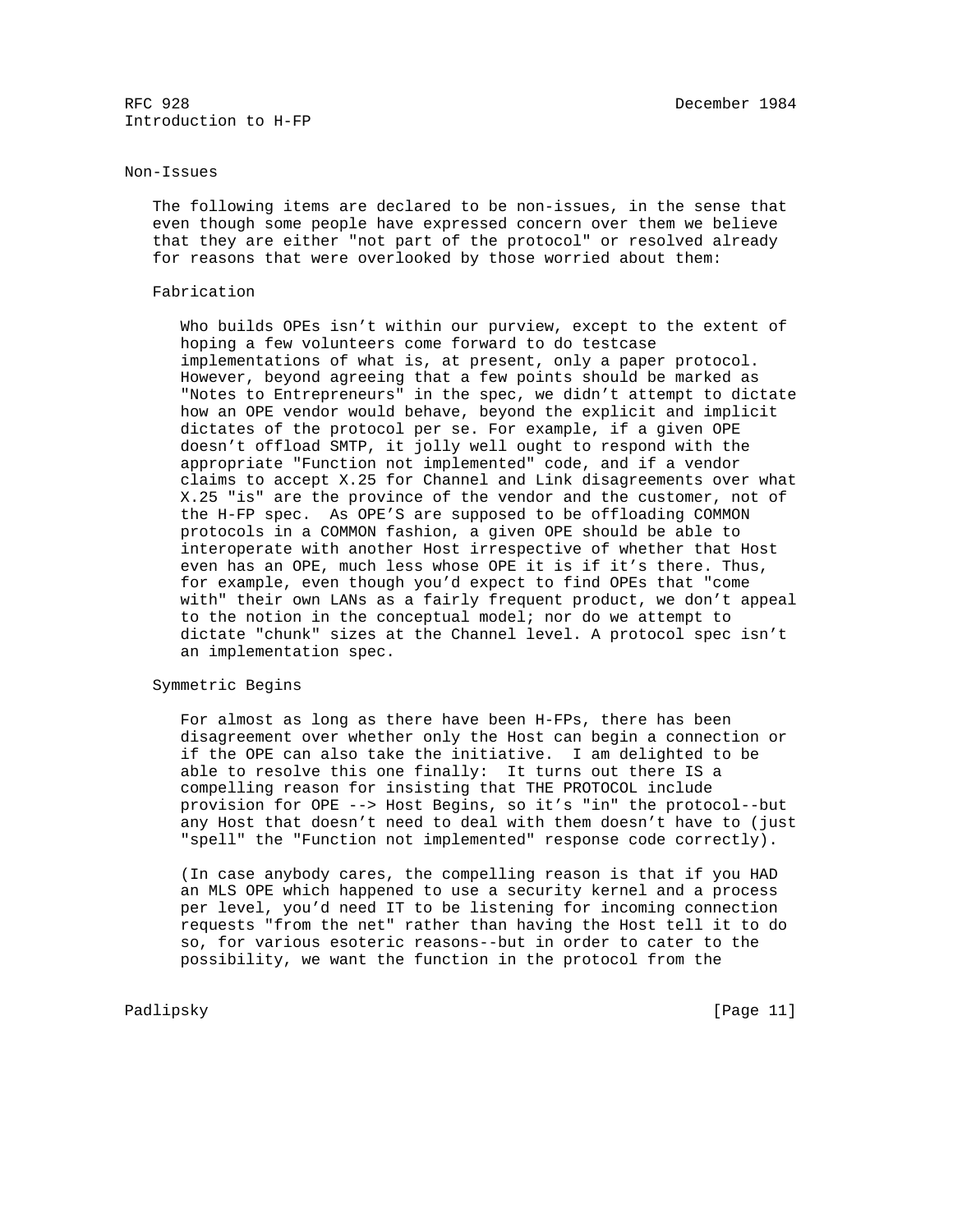beginning, on the grounds that we can envision SOME other uses for it even in non-MLS environments [unlike the security labeling trick discussed above, which only seems to make sense for MLS Hosts/OPEs--that is, it doesn't burden the Host to reject a Begin every once in a while but it would to go around labeling "chunks" unnecessarily all the time].)

# Routing

 Concern has been voiced over the issue of what provisions the protocol should make to deal with the situation where a Host, probably for traffic/load reasons, has multiple OPEs and the question arises of which OPE to use/route to. I claim this is a non-issue at the protocol level. If the Host-side H-FP PI gets a "No resources" response to a Begin, it can go off to another OPE if it wants to. "Not our department". The conceptual model is that of a Host and AN OPE--which "ought to" be expandable to carry more load at some level. If you want multiple links for some reason, the simplest solution would seem to be to have multiple Channel Layers as well, but the whole thing just gets too iffy to have anything sensible to prescribe in the protocol. In other words, extending the concept to deal with discrete multiple OPEs is either a Fabrication sort of thing, or a Notes to Host-side Implementors sort of thing on a per specific OPE basis.

## Operator Interface

 It's probably implicit in the foregoing, but it might be worth saying explicitly that the operator interface to a specific OPE is a non-issue in terms of the protocol, beyond the provision we're made for "Shutdown coming" responses as a reflection of a probable operator interface action we imagine most operator interfaces would provide. (It might also be worth noting that if your Host does "color changes", your OPE had better have a trustworthy way of being told to change the label it plops on all IP datagrams it emits, but that comes under the heading of an Aside to Specialized Implementors.)

Padlipsky [Page 12]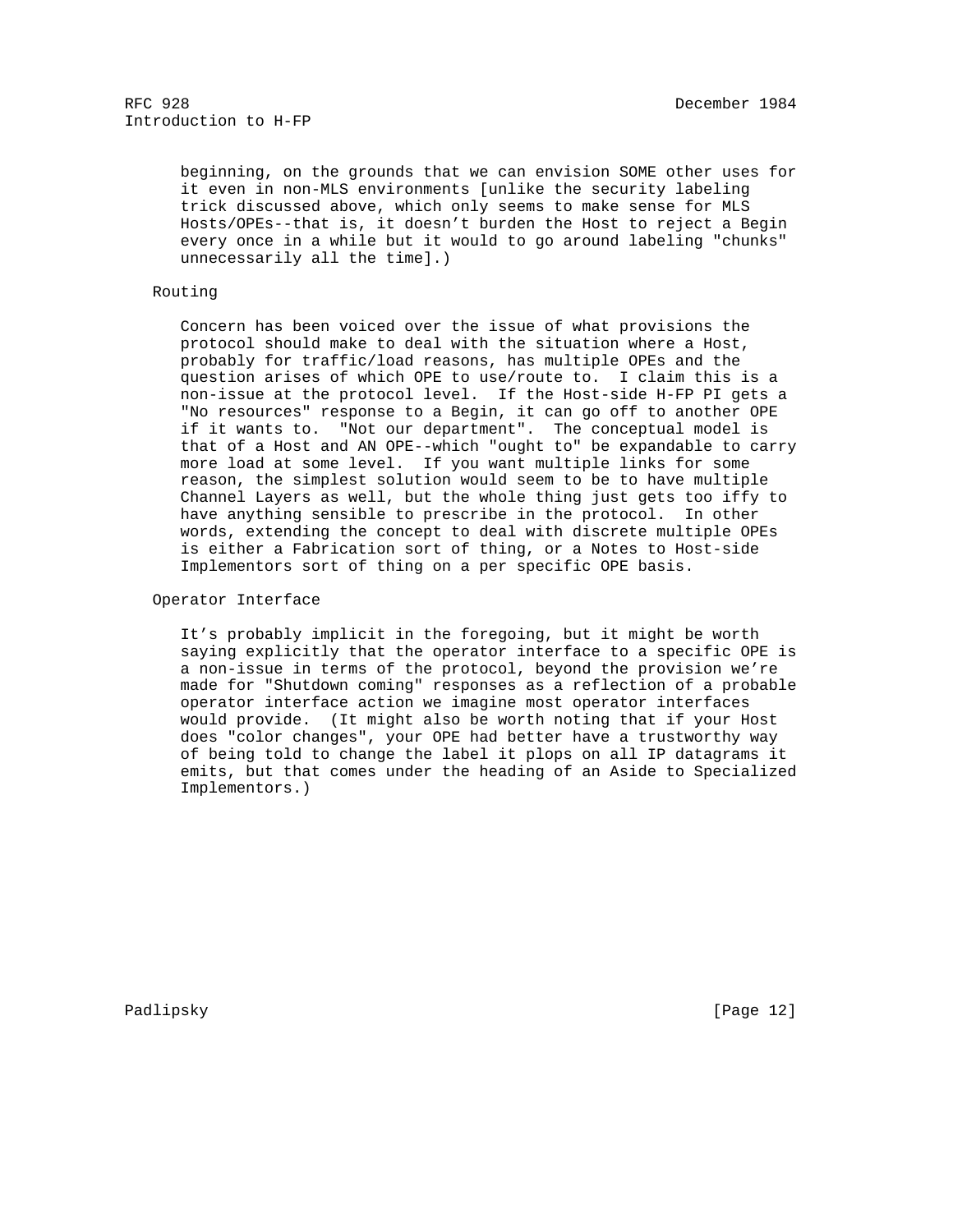### Fine Points

 There are a couple of known "loose ends" which are exceedingly fine points in some sense that do bear separate mention:

The Allocate Event

 While mentally testing to see if the new H-FP would indeed off-load TCP, we came up against an interesting question: Viewing H-FP as "just an interface at a distance" to a TCP PI, what about the Allocate "Interface Event" in the TCP spec? As far as I'm concerned, this could be classed as a non-issue, because I submit that the spec is wrong in declaring that there is such a thing as a MANDATORY Interface Event whereby the user of a TCP PI lets the PI know how much data it can take. Granted, you might find such a thing in most implementations, but what if you were in a virtual memory environment with segment sharing (or a distributed supervisor) and you wanted to avoid copies, so all that passed at the interface to the PI (or even at the interface from the PI) was a pointer? That is, the "DOD version" of the TCP spec has fallen into the trap of assuming things about the execution environment that it shouldn't have.

One moral of this is that

 AN INTERFACE TO AN INTERPRETER OF A PROTOCOL IS N\*O\*T "THE PROTOCOL".

 Another moral is that the interface to the Host-side H-FP PI is hard to say much about, but is where the equivalent functionality will be found if you've offloaded TCP. That is, it's reasonable to let the user "tell" the outboard PI at Begin time if big or small buffers are expected to be in play "net-ward" as part of the protocol, but the outboard PI is expected to deliver bits to the Host as they come unless throttled by the Channel Layer, or by some to-be-invented other discipline to force the OPE to buffer. (For present purposes, we envision letting the Channel Layer handle it, but nifty mechanizations of encouraging the OPE to "make like a buffer" would be at least looked at.) As a Fabrication issue, it is the case that "equity" has to be dealt with with regard to the use of the OPE's resources (especially buffers) across H-FP connections/channels, but that's a different issue anyway, touched upon in the final fine point.

Padlipsky [Page 13]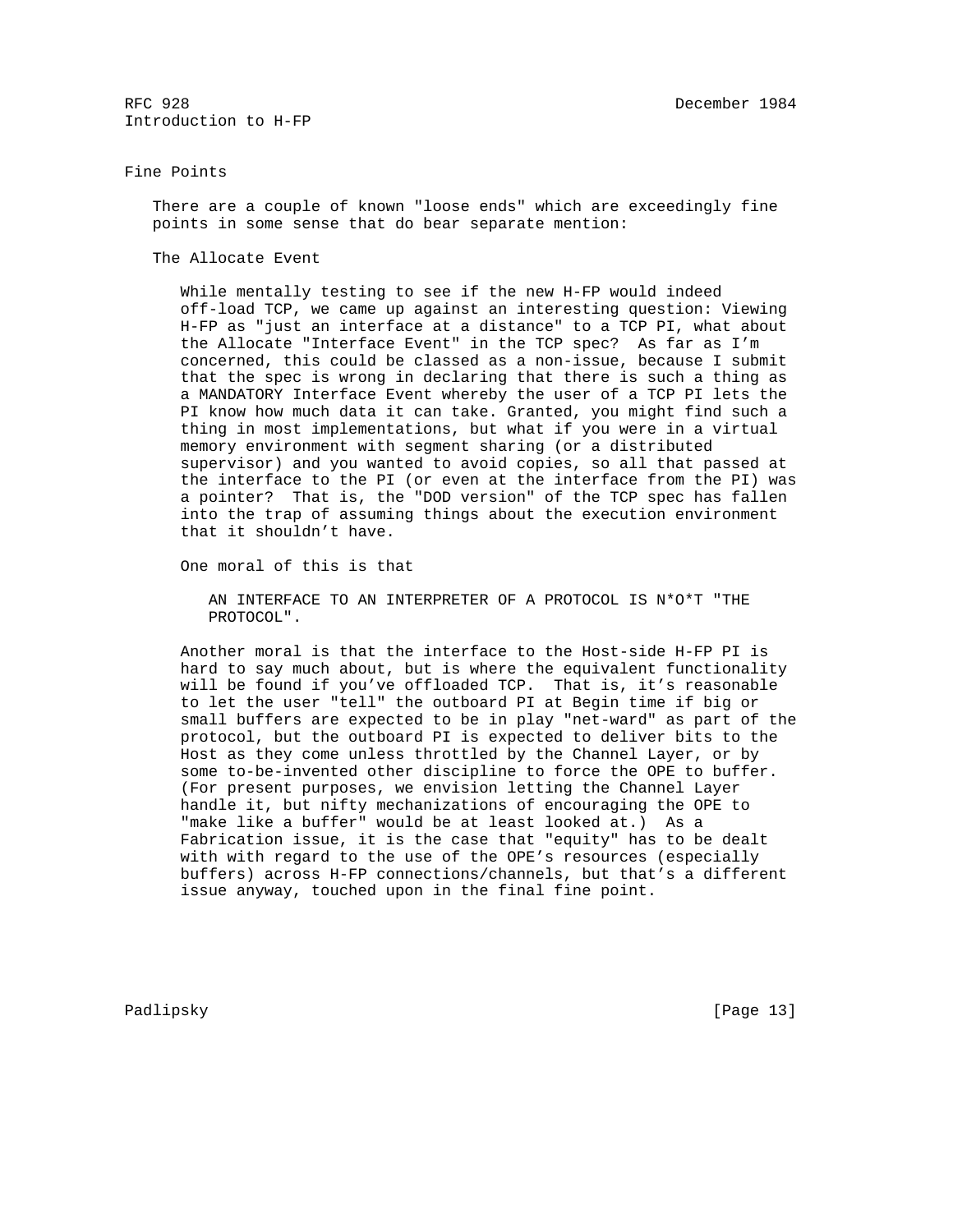## Precedence

 Clearly, the existence of a notion of Precedence in DOD protocols has to get reflected in the outboard PI's implementations. Just what, if any, role it has in the H-FP, per se, is, however, by no means clear. That is, if the Host doesn't take Begins from the OPE and is "full up" on the number of Server Telnet connections it's willing to handle, what should happen if a high precedence SYN comes in on the Telnet Well-Known Socket (in present day terms)? Probably the OPE should arbitrarily close a low precedence connection to make room for the new one, and signal the Host, but even that assumes the Host will always hurry to be prepared to do a new passive Begin. Perhaps we've stumbled across still another argument in favor of "Symmetric Begins".... At any rate, Precedence does need further study--although it shouldn't deter us from making "the rest" of the protocol work while we're waiting for inspiration on how to handle Precedence too.

# A Note on Host Integration

 The most important thing about Hosts in any intercomputer network is that they furnish the resources to be shared. The most significant obstacle to sharing those resources, however, is the fact that almost invariably they were designed under the assumption that the Host was a fully autonomous entity. That is, few operating systems currently deployed "expect" to be members of a heterogeneous community of operating systems. In many cases, this built-in insularity goes so far as to have applications programs cognizant of the particular type of terminal from which they will be invoked.

 Intercomputer networking protocols attempt to resolve the problems of heterogeneity by virtue of presenting appropriate common intermediate representations (or "virtualizations") of the constructs and concepts necessary to do resource sharing. A Host-Host protocol such as TCP "is" a virtual interprocess communication mechanism; a virtual terminal protocol such as Telnet obviously is a mechanism for defining and dealing with virtual terminals; FTP offers common representations of files; and so on. It cannot be stressed strongly enough, though, that this entire approach to intercomputer networking is predicated on the assumption that the modules which interpret the protocols (PIs, as we'll refer to them often) will be PROPERLY integrated into the various participating operating systems. Even in the presence of powerful OPEs, wherein the bulk of the work of the various PIs is performed outboard of the Host, the inboard "hooks" which serve to interface the outboard PIs to the native system must not only be present, they must be "right". The argument parallels the analysis of the flexible vs. rigid front-ending attachment

Padlipsky [Page 14]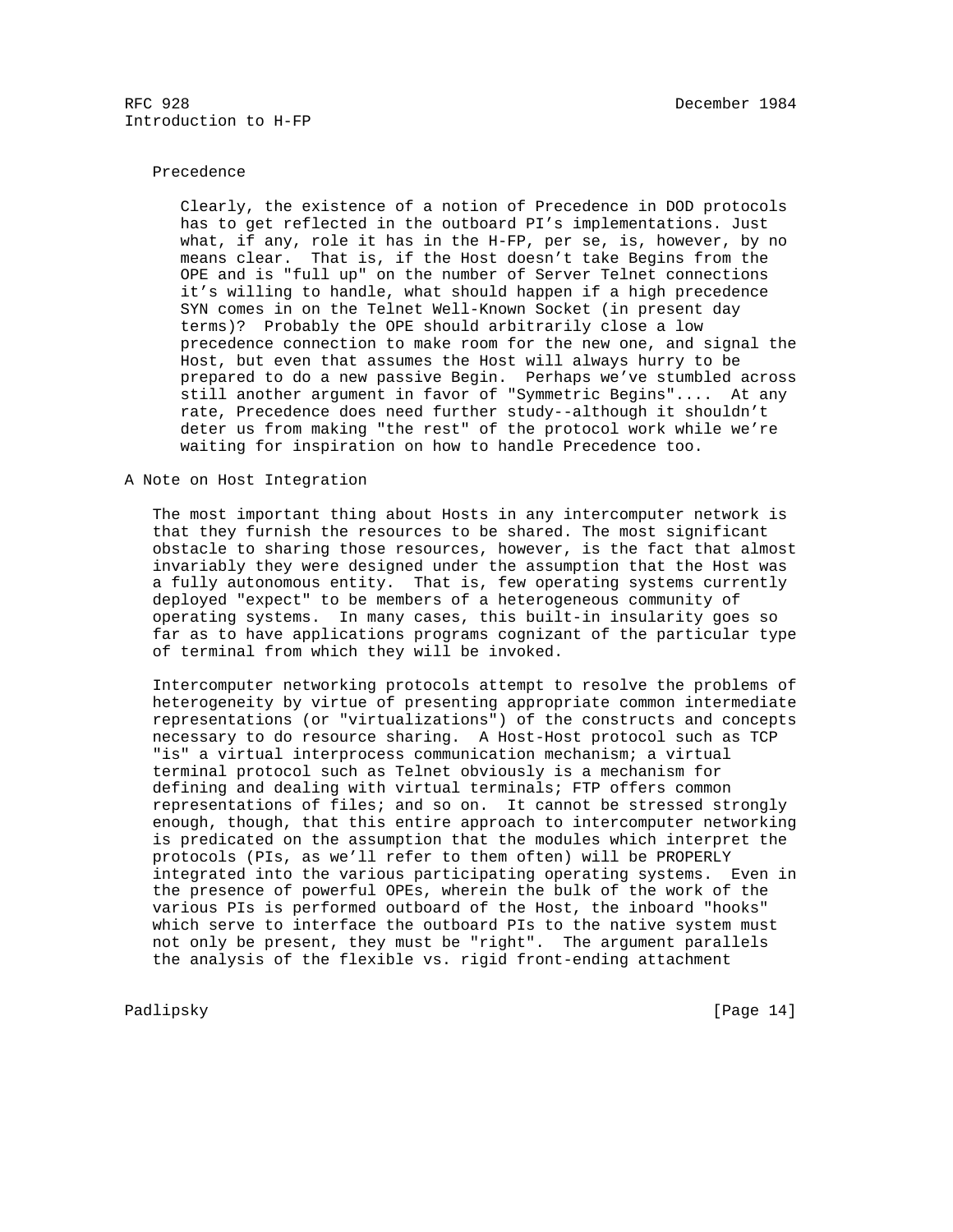strategy issue of [1]; to borrow an example, if you attempt to integrate FTP by "looking like" a native terminal user and the operator forces a message to all terminals, you've got an undetected pollution of your data stream. So the key issue in attaching Hosts to networks is not what sort of hardware is required or what sort of protocol is interpreted by the Host and the OPE (or comm subnet processor, for that matter), but how the PIs (full or partial) are made to interrelate with the pre-existing environment.

 It would be well beyond the scope of this document to attempt even to sketch (much less specify) how to integrate H-FP PIs into each type of operating system which will be found in the DoD. An example, though, should be of use and interest. Therefore, because it is the implementation with which we are most intimately familiar, even though it's been several years, we propose to sketch the Multics operating system integration of the original ARPANET Network Control Program (NCP)--which is functionally equivalent to an H-FP PI for offloading ARM L II and L I--and Telnet. (A few comments will also be made about FTP.) Note, by the way, that the sketch is for a "full-blown" H-FP; that is, shortcuts along the lines of the scenario-driven approach mentioned above are not dealt with here.

 One of the particularly interesting features of Multics is the fact that each process possesses an extremely large "segmented virtual memory". That is, memory references other than to the segment at hand (which can itself be up to 256K 36-bit words long) indirect through a descriptor segment, which is in principle "just another segment", by segment number and offset within the segment, so that a single process--or "scheduling and access control entity"--can contain rather impressive amounts of code and data. Given that the code is "pure procedure" (or "re-entrant"), a "distributed supervisor" approach is natural; each process, then, appears to have in its address space a copy of each procedure segment (with system-wide and process-specific data segments handled appropriately). Without going too far afield, the distributed supervisor approach allows interrupts to be processed by whichever process happens to be running at a given time, although, of course, interprocess communication may well be a consequence of processing a particular interrupt.

 A few other necessary background points: A distinguished process, called the Answering Service, exists, originally to field interrupts from terminals and in general to create processes after authenticating them. Other shared resources such as line printers are also managed by distinguished processes, generically known as "Daemons". Device driver code, as is customary on many operating systems, resides at least in part in the supervisor (or hard core

Padlipsky [Page 15]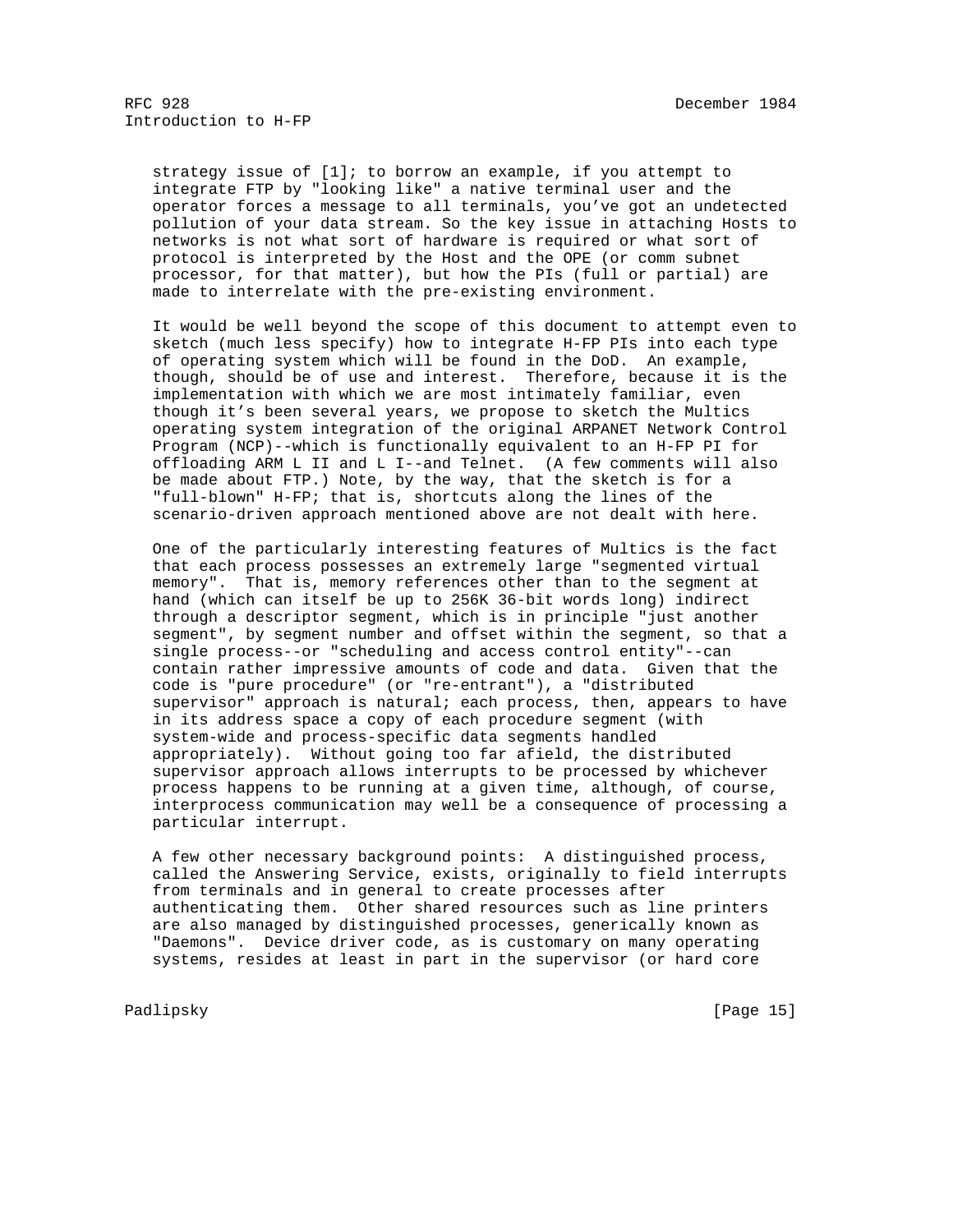operating system). Finally (for our purposes, at least), within a process all interfaces are by closed subroutine calls and all I/O is done by generic function calls on symbolically named streams; also, all system commands (and, of course, user written programs which need to) use the streams "user\_input" and "user\_output" for the obvious purposes. (At normal process creation time, both user I/O streams are "attached" to the user's terminal, but either or both can be attached to any other I/O system interface module instead--including to one which reads and writes files, which is handy for consoleless processes.)

 All that almost assuredly doesn't do justice to Multics, but equally likely is more than most readers of this document want to know, so let's hope it's enough to make the following integration sketch comprehensible. (There will be some conscious omissions in the sketch, and doubtless some unconscious ones, but if memory serves, no known lies have been included.)

 Recalling that NCP is functionally equivalent to H-FP, let's start with it. In the first place, the device driver for the 1822 spec hardware interface resides in the supervisor. (For most systems, the PI for H-FP's link protocol probably would too.) In Multics, interrupt time processing can only be performed by supervisor segments, so in the interests of efficiency, both the IMP-Host (1822 software) Protocol PI and the multiplexing/demultiplexing aspects of the Host-Host Protocol PI also reside in the supervisor. (An H-FP PI would probably also have its multiplexing/demultiplexing there; that is, that portion of the Channel Layer code which mediates access to the OPE and/or decides what process a given message is to be sent to might well be in the supervisor for efficiency reasons. It is not, however, a hard and fast rule that it would be so. The system's native interprocess communications mechanism's characteristics might allow all the Channel Layer to reside outside of the supervisor.)

 Even with a very large virtual memory, though, there are administrative biases against putting too much in the supervisor, so "everything else" lives outside the supervisor. In fact, there are two places where the rest of the Host-Host Protocol is interpreted on Multics, although it is not necessarily the case that an H-FP PI would follow the same partitioning even on Multics, much less on some other operating system. However, with NCP, because there is a distinguished "control link" over which Host-Host commands are sent in the NCP's Host-Host protocol, the Multics IMP-Host Protocol PI relegates such traffic to a Network Daemon process, which naturally is a key element in the architecture. (Things would be more efficient, though, if there weren't a separate Daemon, because other processes then have to get involved with interprocess communication

Padlipsky [Page 16]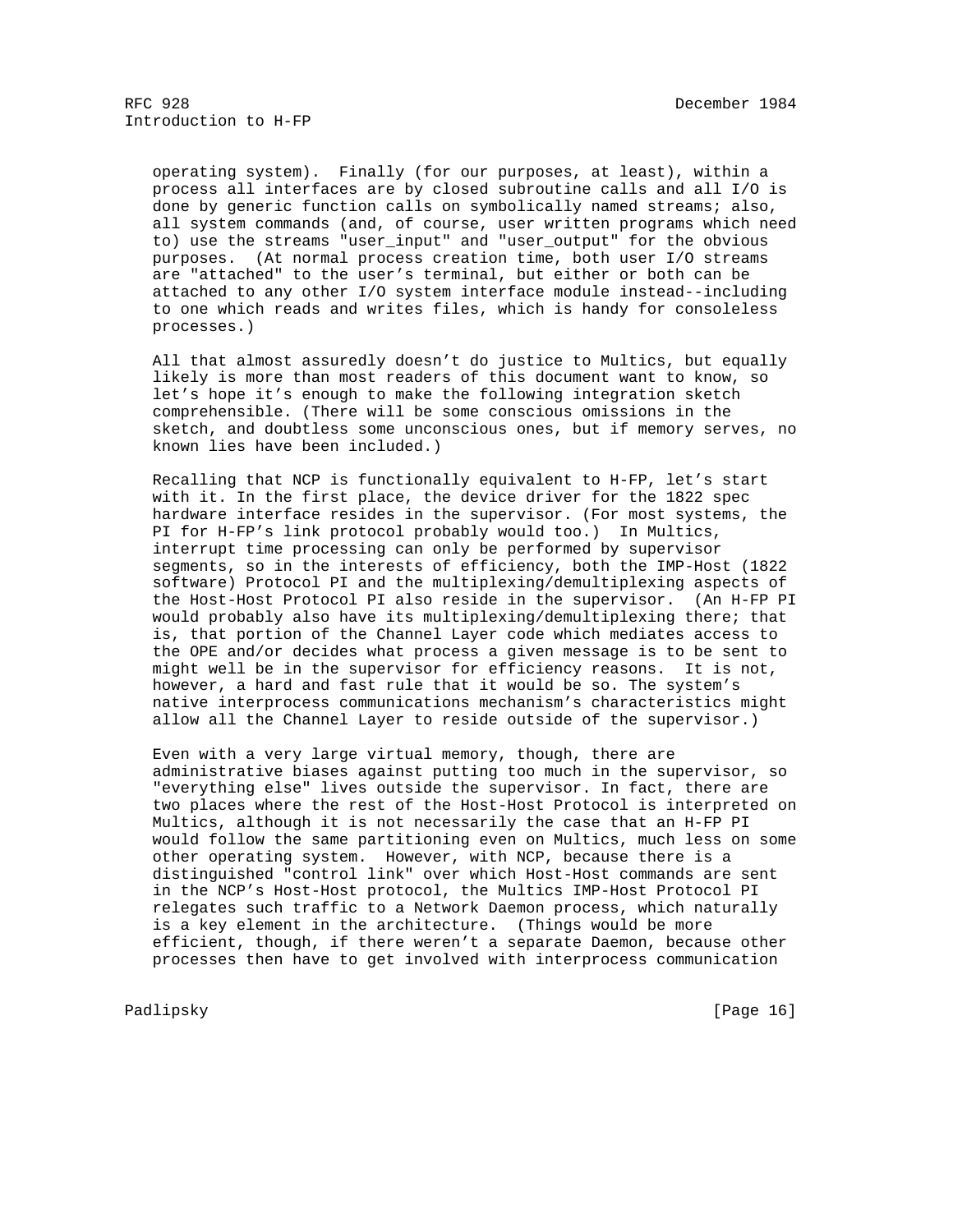to it; H-FP PI designers take note.) To avoid traversing the Daemon for all traffic, though, normal reads and writes (i.e., noncontrol link traffic) are done by the appropriate user process. By virtue of the distributed supervisor approach, then, there is a supervisor call interface to "the NCP" available to procedures (programs) within user processes. (The Daemon process uses the same interface, but by virtue of its ID has the ability to exercise certain privileged primitives as well.)

 If a native process (perhaps one meaning to do "User Telnet", but not limited to that) wanted to use the network, it would call the open primitive of "the NCP", do reads and writes, and so on. An interesting point has to do with just how this interface works: The reads are inherently asynchronous; that is, you don't know just when the data from the net are going to be available. In Multics, there's an "event" mechanism that's used in the NCP interface that allows the calling process to decide whether or not it will go blocked waiting for input when it reads the net (it might want to stay active in order to keep outputting, but need to be prepared for input as well), so asynchrony can be dealt with. In the version of Unix (tm) on which an early NFE was based, however, native I/O was always synchronous; so in order to deal with both input from the terminal and input from the net, that system's User Telnet had to consist of two processes (which is not very efficient of system resources). Similar considerations might apply to other operating systems integrating H-FP; native I/O and interprocess communication disciplines have to be taken into account in designing. (Nor can one simply posit a brand new approach for "the network", because Telnet will prove to rely even more heavily on native mode assumptions.)

 The other aspect of NCP integration which we should at least touch on--especially because process-level protocols make no sense without it--is how "Well-Known Sockets" (WKSs) work. In broad terms, on Multics the Network Daemon initially "owns" all sockets. For Well-Known Sockets, where a particular process-level protocol will be in effect after a successful connection to a given WKS, code is added to the Answering Service to call upon the NCP at system initialization time to be the process "listening" on the WKSs. (This is a consequence of the fact that the Answering Service is/was the only Multics process which can create processes; strategies on other systems would differ according to their native process creation disciplines.) How to get the "right kind of process" will be sketched in the discussions of the process level protocols, but the significant notion for now is that typically SOME sort of prior arrangement would be done by any networked Host to associate the right kind of process with a WKS.

Padlipsky [Page 17]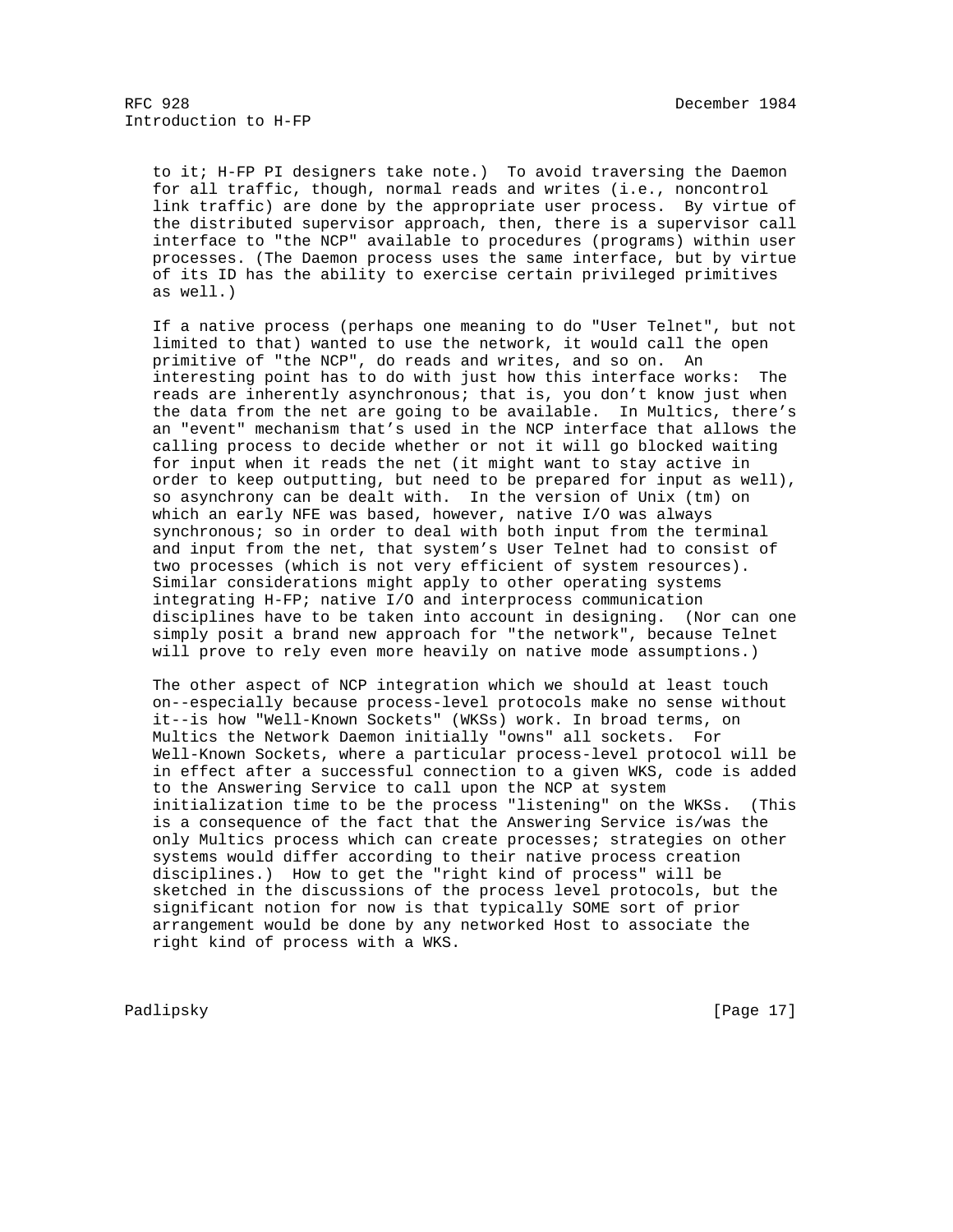Now, we don't expect that the foregoing will enable even the world's greatest system jock to go out and design the integration of an H-FP PI for a system that had never been networked (in the ARPANET style of networking) before. But we propose to stop there and turn to some comments on process level protocols, for two reasons: In the first place, it would take us much too far afield to go into significantly greater detail; and in the second place, because of the functional equivalence of H-FP and NCP combined with the number of operating systems which have integrated NCP and, for that matter, TCP/IP, which are also functionally equivalent to H-FP (used for offloading L II and L I), models are available in the ARPANET community and concerned H-FP PI implementors can follow them.

 Turning to Telnet integration, and returning to Multics as an example, we note that "User Telnet" is straightforward. "All you need" (for small values of "all") from an INBOARD User Telnet is a command that gives the user some sort of interface, converts between the native Multics character set and terminal discipline and the Network Virtual Terminal equivalents (and as Multics is very generic when it comes to I/O, that's not hard), and writes and reads "the net" (more accurately, calls upon the Host-Host protocol PI--or upon the H-FP PI to get at the H-HP--appropriately). (One point that's not obvious: make the Well-Known Socket "on the other side" a parameter, defaulting to the Telnet WKS, because you'll want to use the same command to get at other process-level protocols.) If there's an OPE in play which offloads User Telnet, however, things can be even simpler: the inboard command just reads and writes the terminal and lets the OUTBOARD User Telnet PI handle the conversion to and from the Virtual Terminal form (presumably, from and to the desired local form).

 When it comes to the incoming ("Server") aspects of Telnet, life can get complicated on some systems for an inboard implementation. However, fortunately for our purposes,

 Multics' native mechanisms lend themselves readily to integration; an awareness of the inboard issues will be useful even if in response to a connection attempt on the Telnet WKS, the (Server) Host is obligated to associate the connection (the actual logic is somewhat more complex under the ARPANET Host-Host Protocol, which employs paired simplex connections) with a process that is prepared to translate between Telnet and native mode representations and otherwise "look like" a local user process--that is, in particular the connection becomes an I/O source/sink to the native command processor on time-sharing systems. As indicated, process creation is taken care of in Multics by having the Answering Service process listen on the WKS. Because the Answering Service is in some sense

Padlipsky [Page 18]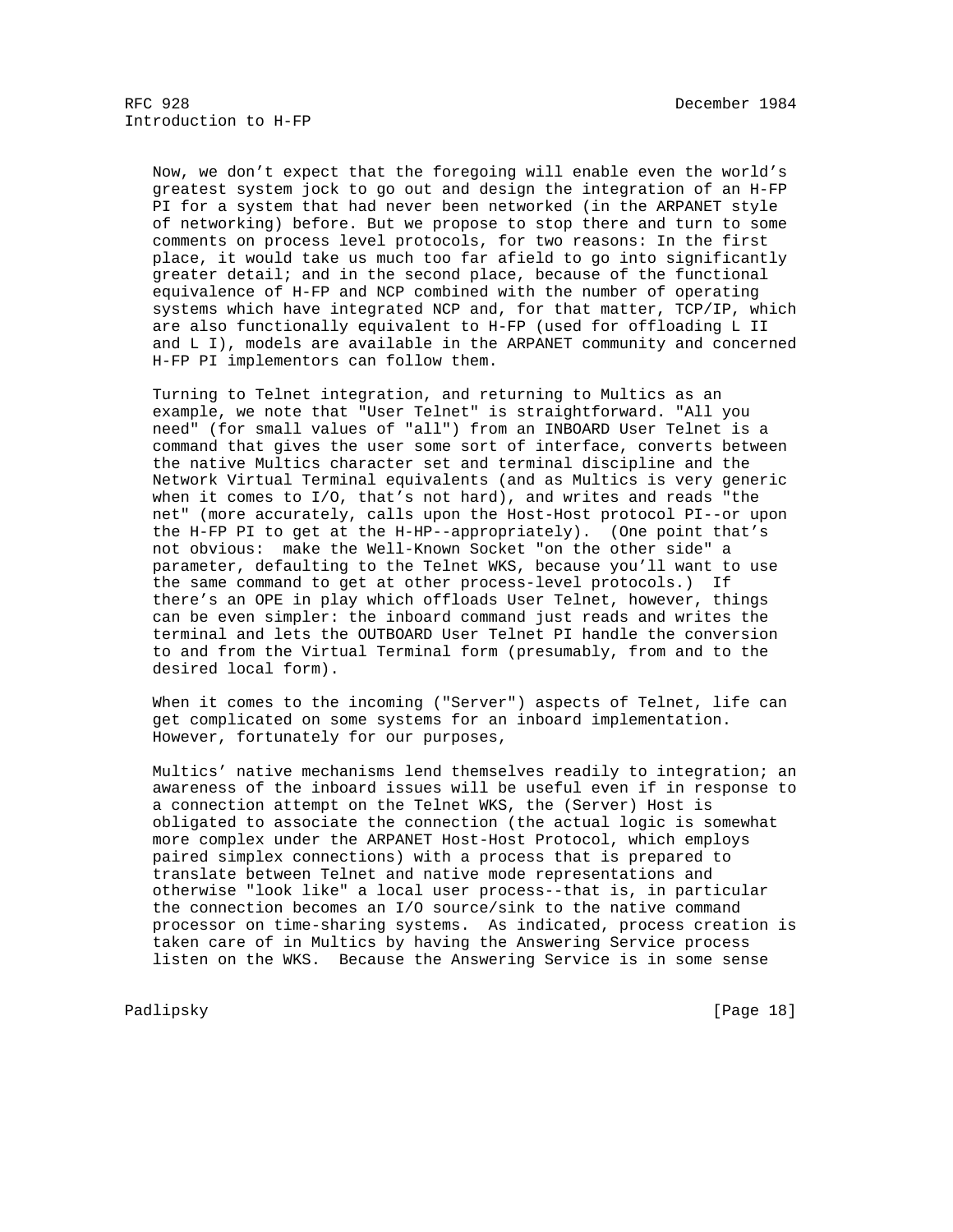just another Multics process, it too does user I/O through the normal system mechanisms. So while for local terminals the user I/O streams are attached through a module called "ttydim" (where "dim" stands for "device interface module"), NVTs are attached through a functionally equivalent and identically invoked module called "nttydim" (the Answering Service knows which DIM to use based on the symbolic designator of the "line" on which it received the interrupt, as it happens).

 [The notion of "attaching" the streams bears a bit more explanation: Attach is a primitive of the Multics generic I/O mechanism which associates a stream name and a particular DIM (or I/O system interface module in later terminology); the other I/O primitives (read, write, etc.) are invoked with the stream name as a parameter and an I/O "switch" causes the entry point corresponding to the primitive to be invoked in whichever DIM the stream is currently attached to. So a Server Telnet process starts life attached through nttydim to a particular network connection, while a local process starts life attached through ttydim to a particular physical line, and both processes proceed indistinguishably (viewed from outside the I/O switch, anyway).]

 The pre-existing orderliness that makes things easy on Multics does not, unfortunately, appear in all operating systems. Indeed, delicate choices occasionally have to be made as to WHICH native terminal to map to on systems that don't do generic I/O in native mode, and it is likely that for some systems the particular mapping to bring into play in Server Telnet might be determined by the particular application program invoked. This issue can become very touchy when the application "expects" a "data entry terminal", say. The Server Telnet for such a system would naturally attempt to negotiate the "DET" option with the corresponding User Telnet. But the user might be at a physical terminal that isn't a member of the DET class, so that User Telnet must either refuse to negotiate the option or--and we would recommend this alternative strongly, as it seems to be within the "spirit" of the protocol--offer some sort of simulation, however crude, of the behavior of a DET. Also, something sensible has to be done on systems where there is no clear analog of the command processor expected to be managing the Server process. (Say, when a "menu" of applications is always displayed on an available terminal in native mode.)

 A final Telnet integration issue (although other points could be noted, we're not pretending to be exhaustive and this should be enough to "give the flavor"): The Telnet Interrupt Process generic function calls for particularly careful integration. Here, the intent of the function is to virtualize what is called the "quit

Padlipsky [Page 19]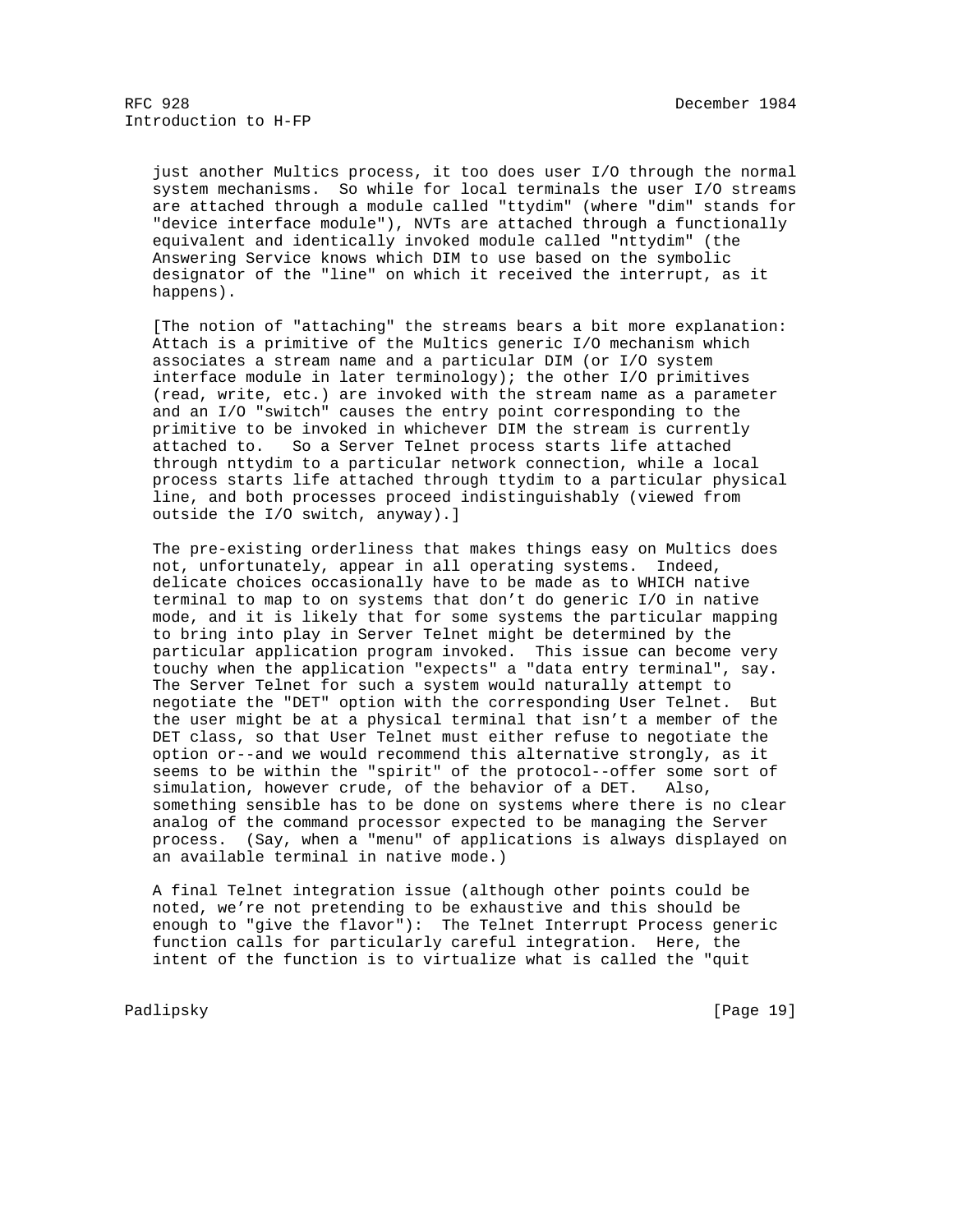button" on some systems. That is, the user wants the system to interrupt his process (which may, for example, be in a loop) and get back to the command processor (or "the system" itself). On native character-at-a-time systems, the native mechanism is usually the entering of a particular "control character"; on native line-at-a-time systems, the native mechanism is usually the striking of the "ATTN" or Interrupt button or the "Break" key (sometimes more than once, to distinguish it from a communication to the executing program). But the native mechanisms typically involve interrupt time code, and Server Telnet typically wouldn't be executing at that level, so the solution (omitting the intricacies of the interaction with the NCP or the H-FP PI, which also get into the act) would be to make use of--in the Multics case--a pre-existing INTRAprocess signal, or to add such a mechanism (unless the architecture chosen has a Server Telnet Daemon of some sort, in which case an INTERprocess signal would be needed).

 The extension of the foregoing to an outboard Server Telnet may not be obvious, but we won't expend a great deal of time on it here. Even if "the protocol" is being handled in an OPE, the Host-side software must be able to associate an H-FP connection with the command language interpreter of a user process and to respond appropriately to an H-FP Signal command if it arrives, and the OPE must know not only the desired character set but also the local equivalents of Erase and Kill, at the minimum.

 We'll skip FTP integration, on the grounds that this note is already too lengthy, except to mention that in the OUTBOARD case it's still going to be necessary to convey the name of the appropriate file and directory to/from some appropriate Host-side code. (Similar problems must be dealt with for outboard handling of "mail" if it's not part of FTP.)

 One other "integration" issue, which has been hinted at earlier and about which not much can be said beyond some general guidelines: The "top edge" of a Host-side H-FP protocol interpreter (i.e., the Host user program interface, for

 Hosts that are "doing real networking" rather than just using the OPE to get at User Telnet and/or FTP and to offer Server Telnet and/or FTP [and maybe "mail"], presumably in the "scenario-driven" fashion sketched earlier) MUST BE APPROPRIATE TO THE HOST. In other words, on Multics, where "everything" is closed subroutines, there would presumably be a closed subroutine interface with event channels for reads, pointers to buffers, and all that sort of thing, but on some other style of operating system, the interface to the H-FP PI might turn out to be "all" interprocess communication, or to "look like" a

Padlipsky [Page 20]